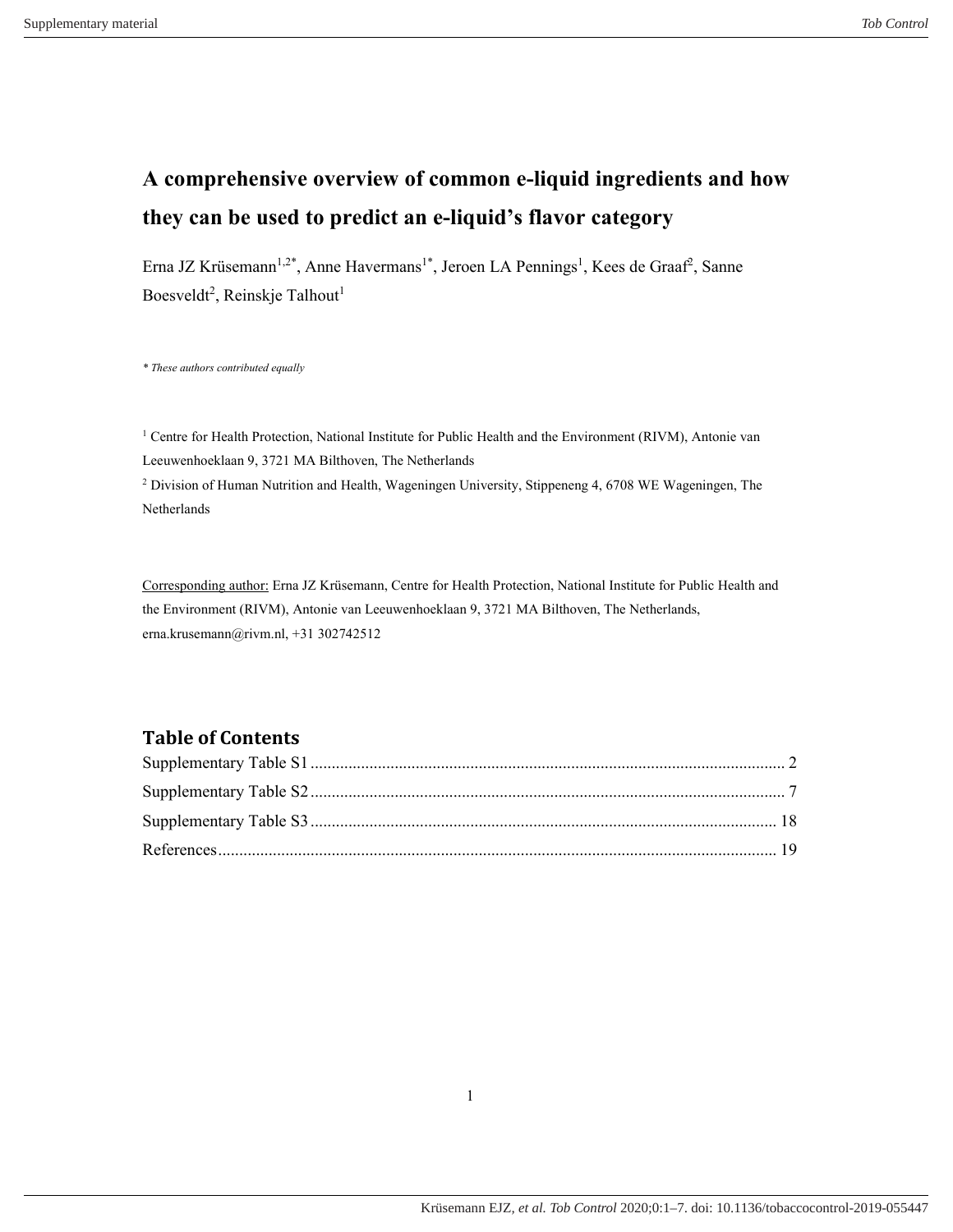<span id="page-1-0"></span>Table S1: An overview of all 219 unique ingredients reported to be added to at least 100 eliquids of the entire data set, including the percentage of e-liquids containing the ingredient. This overview covers 99.4% of all ingredients reported. The non-flavoring ingredients (n=6) are marked in grey and highlighted with an asterisk (\*).

| <b>E-liquid ingredient</b>                    | E-liquids containing the ingredient |
|-----------------------------------------------|-------------------------------------|
|                                               | (% of total number of e-liquids)    |
| 2,3-Pentanedione                              | 3.09%                               |
| 1-Pentanol                                    | 1.05%                               |
| 1,4-Dimethoxybenzene                          | 1.91%                               |
| 2-3-Hexanedione                               | 1.07%                               |
| 2-Acetyl Furan                                | 1.18%                               |
| 2-Acetyl Pyridine                             | 1.96%                               |
| 2-Acetylpyrazine                              | $6.00\%$                            |
| 2-Ethyl-3-methyl pyrazine                     | 0.79%                               |
| 2-Isopropyl-4-methyl thiazole                 | 0.47%                               |
| 2-Isopropyl-N,2,3-trimethylbutyramide         | 1.28%                               |
| 2-Methoxy-3-methyl pyrazine                   | 0.47%                               |
| 2-Methyl Butyric Acid                         | 9.77%                               |
| 2-Methylbutyl acetate                         | 2.23%                               |
| 2-Phenylethanol                               | 4.20%                               |
| 2-Phenylethyl Acetate                         | 0.57%                               |
| 2-Propanol                                    | 1.43%                               |
| 2,3-Dimethylpyrazine                          | 2.08%                               |
| 2,3,5-Trimethylpyrazine                       | 5.67%                               |
| 2,3,5,6-Tetramethylpyrazine                   | 2.90%                               |
| 2,5-Dimethylpyrazine                          | 1.54%                               |
| 2,6-Dimethyl-5-heptenal                       | 2.15%                               |
| 4-(4-Hydroxyphenyl)-2-butanone                | 9.43%                               |
| 4-(4-methoxyphenyl)butan-2-one                | 1.06%                               |
| 4-Methyl-5-Thiazole Ethanol                   | 5.53%                               |
| 4-Terpinenol                                  | 0.37%                               |
| 4,5-Dimethyl-3-Hydroxy-2,5-Dihydrofuran-2-One | 1.38%                               |
| 5-methyl-2-Phenyl-2-Hexenal                   | 1.10%                               |
| 5-Methyl Furfural                             | 2.73%                               |
| 6-Methyl-5-Hepten-2-one                       | $0.80\%$                            |
| 6-Methyl Coumarin                             | 0.60%                               |
| Acetal                                        | 1.08%                               |
| Acetaldehyde                                  | 2.02%                               |
| Acetic Acid                                   | 15.67%                              |
| Acetoin                                       | 7.47%                               |
| Allyl Hexanoate                               | 5.54%                               |
| alpha-Damascenone                             | 0.02%                               |
| alpha-Damascone                               | 1.84%                               |
| Alpha-Ionone                                  | 5.55%                               |
| alpha-Methylbenzyl acetate                    | 1.80%                               |
| alpha-Pinene                                  | 2.14%                               |
| alpha-Terpineol                               | 5.51%                               |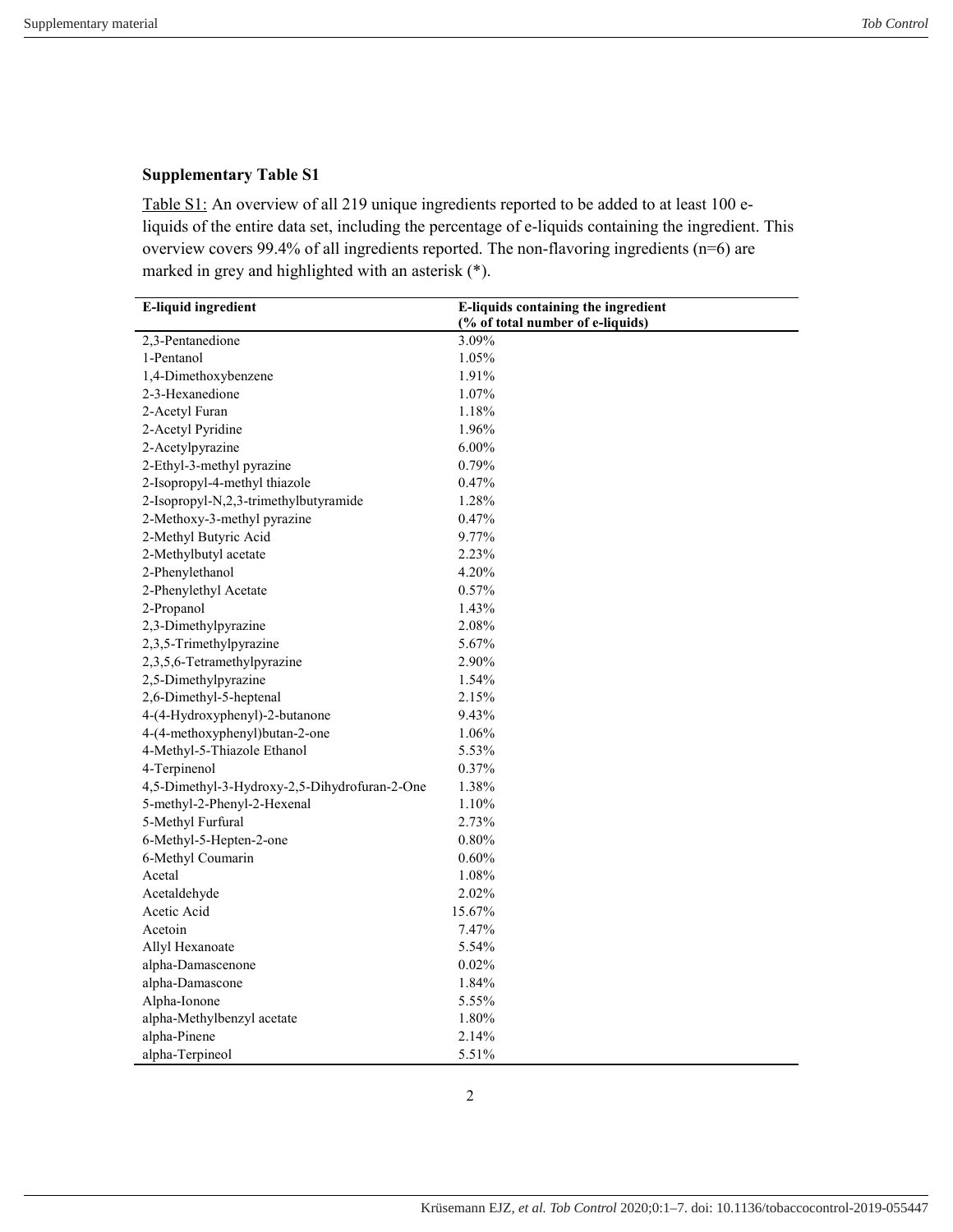| Amyl acetate                               | 1.88%          |  |
|--------------------------------------------|----------------|--|
| Amyl Butyrate                              | 1.10%          |  |
| Anethole                                   | 2.30%          |  |
| Anisaldehyde                               | 9.01%          |  |
| Anise Oil                                  | 0.97%          |  |
| Anisyl Acetate                             | 0.83%          |  |
| Anisyl Alcohol                             | 7.04%          |  |
| Benzaldehyde                               | 12.43%         |  |
| Benzaldehyde propylene glycol acetal       | 0.74%          |  |
| <b>Benzyl Acetate</b>                      | 9.20%          |  |
| Benzyl Alcohol                             | 14.19%         |  |
| <b>Benzyl Benzoate</b>                     | 3.10%          |  |
| <b>Benzyl Butyrate</b>                     | 1.41%          |  |
| beta-Caryophyllene                         | 1.81%          |  |
| beta-Damascenone                           | 4.42%          |  |
| beta-Damascone                             | 5.53%          |  |
|                                            |                |  |
| Beta-Ionone<br>beta-Pinene                 | 7.54%<br>2.14% |  |
|                                            | 1.48%          |  |
| <b>Blood Orange Oil</b><br>Bucchu Leaf Oil | 1.28%          |  |
|                                            |                |  |
| <b>Butyl Acetate</b>                       | 2.33%<br>2.82% |  |
| <b>Butyl Butyrate</b>                      |                |  |
| <b>Butyl Butyryl Lactate</b>               | 3.95%          |  |
| <b>Butyric Acid</b>                        | 14.99%         |  |
| Capsicum oleoresin                         | 0.48%          |  |
| Caramel                                    | 2.38%          |  |
| Carob                                      | 1.47%          |  |
| Carvone                                    | 1.45%          |  |
| Cassia oil                                 | 1.25%          |  |
| Cedrol                                     | 2.08%          |  |
| Cinnamaldehyde                             | 3.78%          |  |
| Cinnamon Oil                               | 0.99%          |  |
| Cinnamyl alcohol                           | 0.82%          |  |
| Cis-3-hexenol                              | 17.77%         |  |
| Cis-3-hexenyl Acetate                      | 9.18%          |  |
| Cis-3-Hexenyl Butyrate                     | 3.35%          |  |
| Cis-3-Hexenyl Isovalerate                  | 0.78%          |  |
| cis-6-Nonen-1-ol                           | 0.93%          |  |
| Citral                                     | 5.62%          |  |
| Citric Acid                                | 3.10%          |  |
| Citronellol                                | 1.88%          |  |
| Citronellyl Acetate                        | 1.50%          |  |
| Cocoa Extract                              | 1.54%          |  |
| Coffee Extract                             | 0.34%          |  |
| Cornmint Oil                               | 1.26%          |  |
| D-Carvone                                  | 0.35%          |  |
| Decanal                                    | 1.25%          |  |
| Decanoic Acid                              | 1.94%          |  |
| delta-Decalactone                          | 11.21%         |  |
| delta-Dodecalactone                        | 8.65%          |  |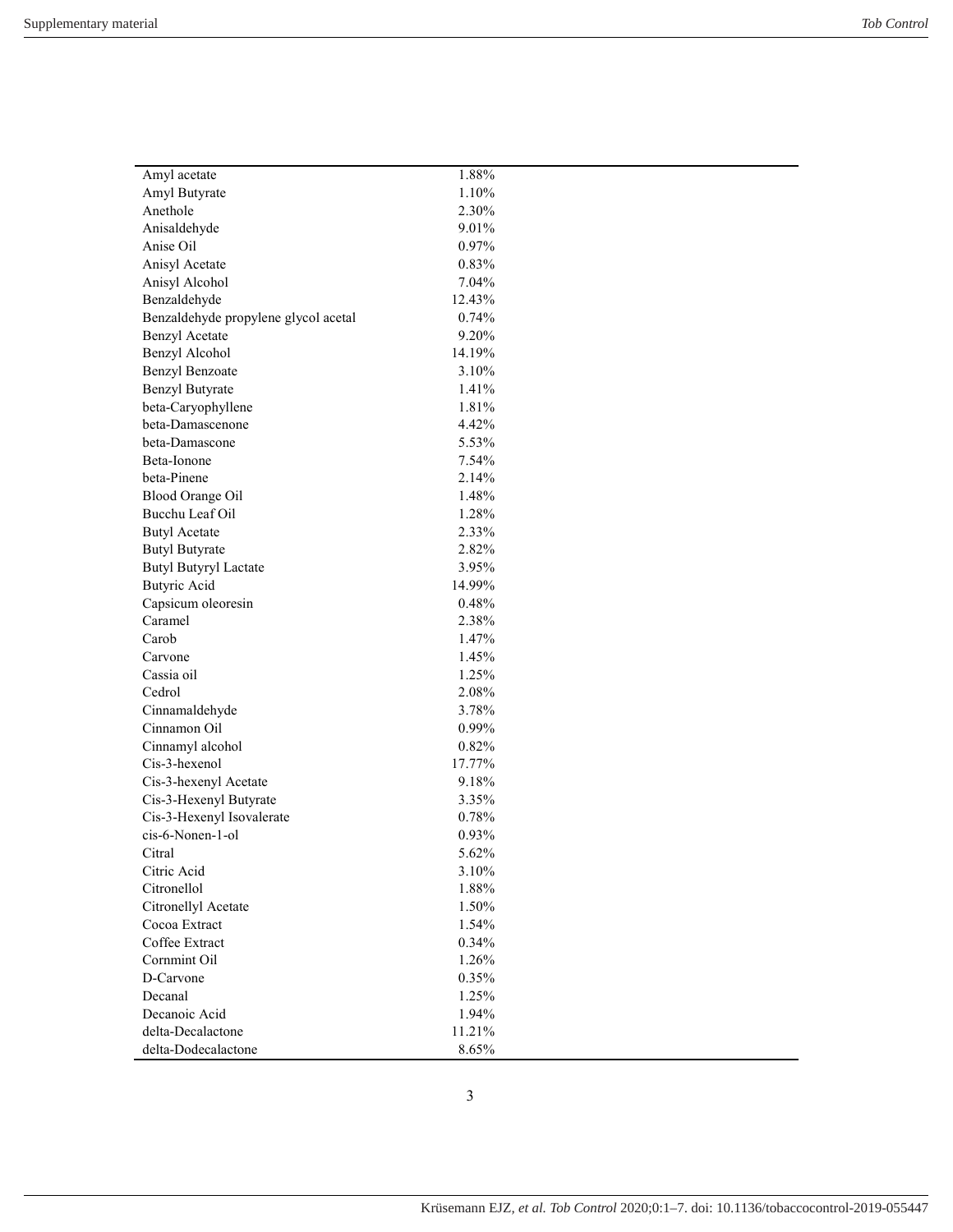÷,

| Dihydrocoumarin                        | 5.89%    |
|----------------------------------------|----------|
| Dimethyl Anthranilate                  | 1.32%    |
| Dimethyl Sulfide                       | 5.02%    |
| Dodecane                               | 0.74%    |
| Ethanol*                               | 23.12%   |
| Ethyl-3-Hydroxy Butyrate               | 0.48%    |
| Ethyl 2-Methyl Butyrate                | 15.99%   |
| Ethyl 2-Phenyl Acetate                 | 1.41%    |
| Ethyl Acetate                          | 23.23%   |
| Ethyl Acetoacetate                     | 3.27%    |
| <b>Ethyl Butyrate</b>                  | 28.37%   |
| Ethyl Cinnamate                        | 1.50%    |
| <b>Ethyl Decanoate</b>                 | 1.63%    |
|                                        |          |
| <b>Ethyl Dodecanoate</b>               | 0.84%    |
| Ethyl Heptanoate                       | 2.00%    |
| Ethyl Hexanoate                        | 13.56%   |
| Ethyl Isovalerate                      | 9.51%    |
| Ethyl Lactate                          | 3.60%    |
| Ethyl maltol                           | 32.01%   |
| Ethyl menthane carboxamide             | 1.51%    |
| Ethyl methyl phenylglycidate           | 2.41%    |
| Ethyl Nonanoate                        | 1.50%    |
| Ethyl Octanoate                        | 2.26%    |
| <b>Ethyl Propionate</b>                | 10.94%   |
| Ethyl Vanillin                         | 19.38%   |
| Ethyl Vanillin Propylene Glycol Acetal | 0.32%    |
| Eucalyptol                             | 3.00%    |
| Eugenol                                | 6.01%    |
| Fenugreek                              | 1.62%    |
| Furaneol                               | 19.31%   |
| Furfural                               | 2.98%    |
| Furfuryl Alcohol                       | 2.32%    |
| gamma-Decalactone                      | 18.16%   |
| gamma-Dodecalactone                    | 2.99%    |
| gamma-Hexalactone                      | 5.10%    |
| gamma-Nonalactone                      | 9.53%    |
| gamma-Octalactone                      | 7.27%    |
| gamma-Terpinene                        | 0.82%    |
| gamma-Undecalactone                    | 10.86%   |
|                                        | 0.74%    |
| gamma-Valerolactone<br>Geranial        |          |
|                                        | $0.80\%$ |
| Geraniol                               | 4.06%    |
| Geranyl acetate                        | 3.51%    |
| Ginger oil                             | 0.14%    |
| Glycerol*                              | 94.14%   |
| Glyceryl 1-acetate                     | 0.91%    |
| Guaiacol                               | 6.05%    |
| Hexanal                                | 3.63%    |
| Hexanoic Acid                          | 11.10%   |
| Hexyl Acetate                          | 10.35%   |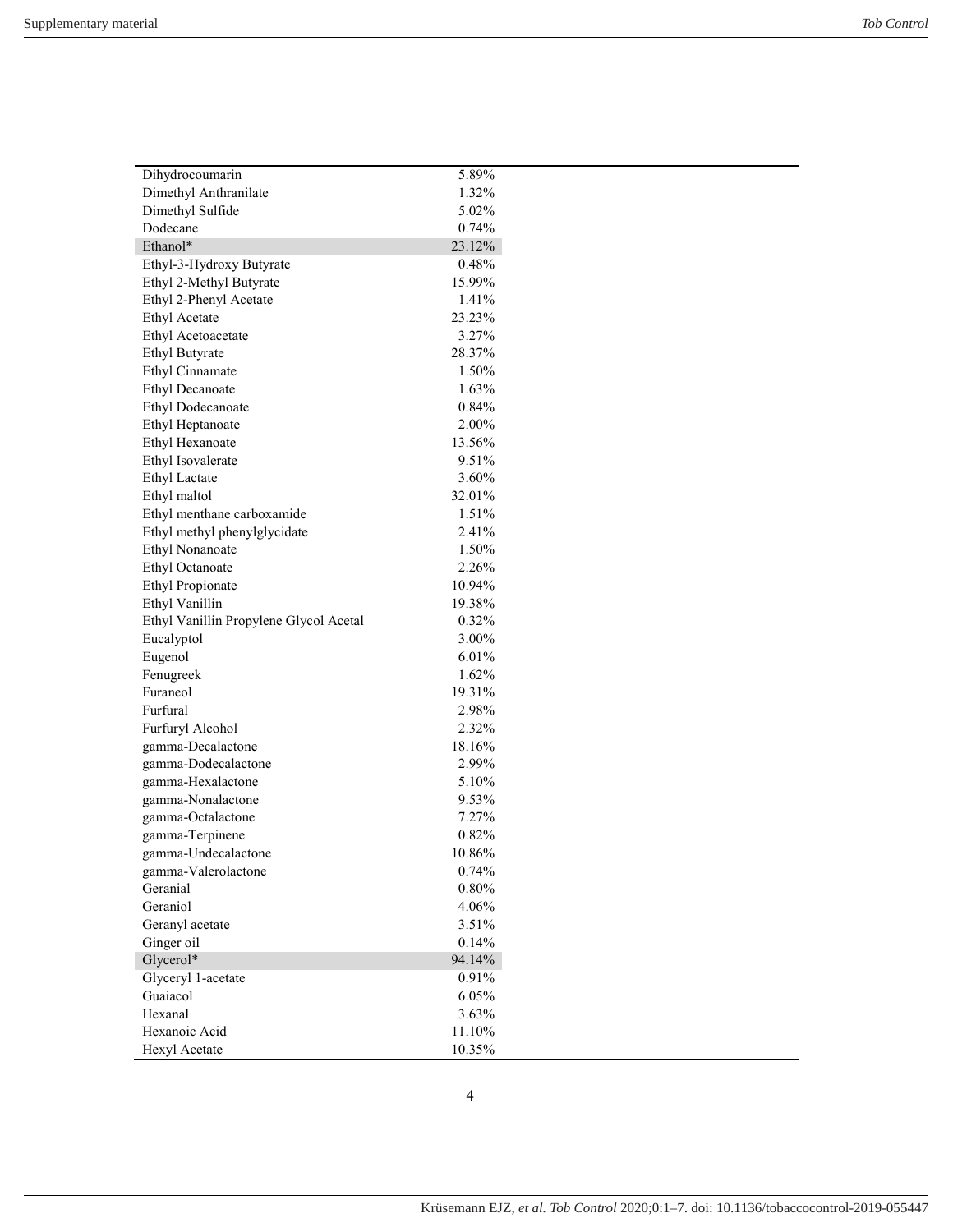| Hexyl Butyrate             | 1.71%    |  |
|----------------------------|----------|--|
| Ionone (mixed isomers)     | 0.99%    |  |
| Isoamyl Acetate            | 16.33%   |  |
| Isoamyl Alcohol            | 4.49%    |  |
| Isoamyl Butyrate           | 6.83%    |  |
| Isoamyl Isovalerate        | 11.46%   |  |
| Isoamyl Phenyl Acetate     | 1.49%    |  |
| Isobutyl Acetate           | 4.88%    |  |
| Isobutyl Alcohol           | 1.41%    |  |
| Isobutyl Butyrate          | 0.69%    |  |
| Isobutyric Acid            | 0.50%    |  |
| Isovaleraldehyde           | 1.78%    |  |
| Jasmine Absolute           | 0.89%    |  |
| L-Carvone                  | 0.80%    |  |
| Lactic Acid                | 3.42%    |  |
| Lemon oil                  | 6.35%    |  |
| Levulinic Acid             | 0.81%    |  |
| Lime oil                   | 3.98%    |  |
| Limonene                   | 7.90%    |  |
| Linalool                   | 14.53%   |  |
| Linalyl Acetate            | 3.41%    |  |
| Maltol                     | 22.76%   |  |
| Mandarin Oil               | 0.50%    |  |
| Menthol                    | 12.10%   |  |
| Menthone                   | 2.92%    |  |
| Menthyl acetate            | 2.32%    |  |
| Methyl-alpha-ionone        | 2.62%    |  |
| Methyl Anthranilate        | 3.74%    |  |
| Methyl Cinnamate           | 9.37%    |  |
| Methyl cyclopentenolone    | 18.32%   |  |
| Methyl dihydrojasmonate    | 0.81%    |  |
| Methyl Salicylate          | 1.19%    |  |
| Methyl Thiobutyrate        | 1.47%    |  |
| Methyl trans-cinnamate     | 0.77%    |  |
| Methyl-thio-methylpyrazine | 2.45%    |  |
| Myrcene                    | 1.85%    |  |
| n-Butanol                  | 1.25%    |  |
| n-Hexanol                  | 3.58%    |  |
| n-Octanal                  | 1.10%    |  |
| n-Propanol                 | $0.51\%$ |  |
| Neral                      | 0.75%    |  |
| Nerol                      | 1.24%    |  |
| Neryl Acetate              | 1.59%    |  |
| Nicotine*                  | 88.41%   |  |
| Octanoic Acid              | 4.39%    |  |
| Octanol                    | 0.74%    |  |
| Oleic Acid                 | 1.09%    |  |
| Orange oil                 | 3.72%    |  |
| p-Cymene                   | 0.96%    |  |
| Peppermint Oil             | 1.78%    |  |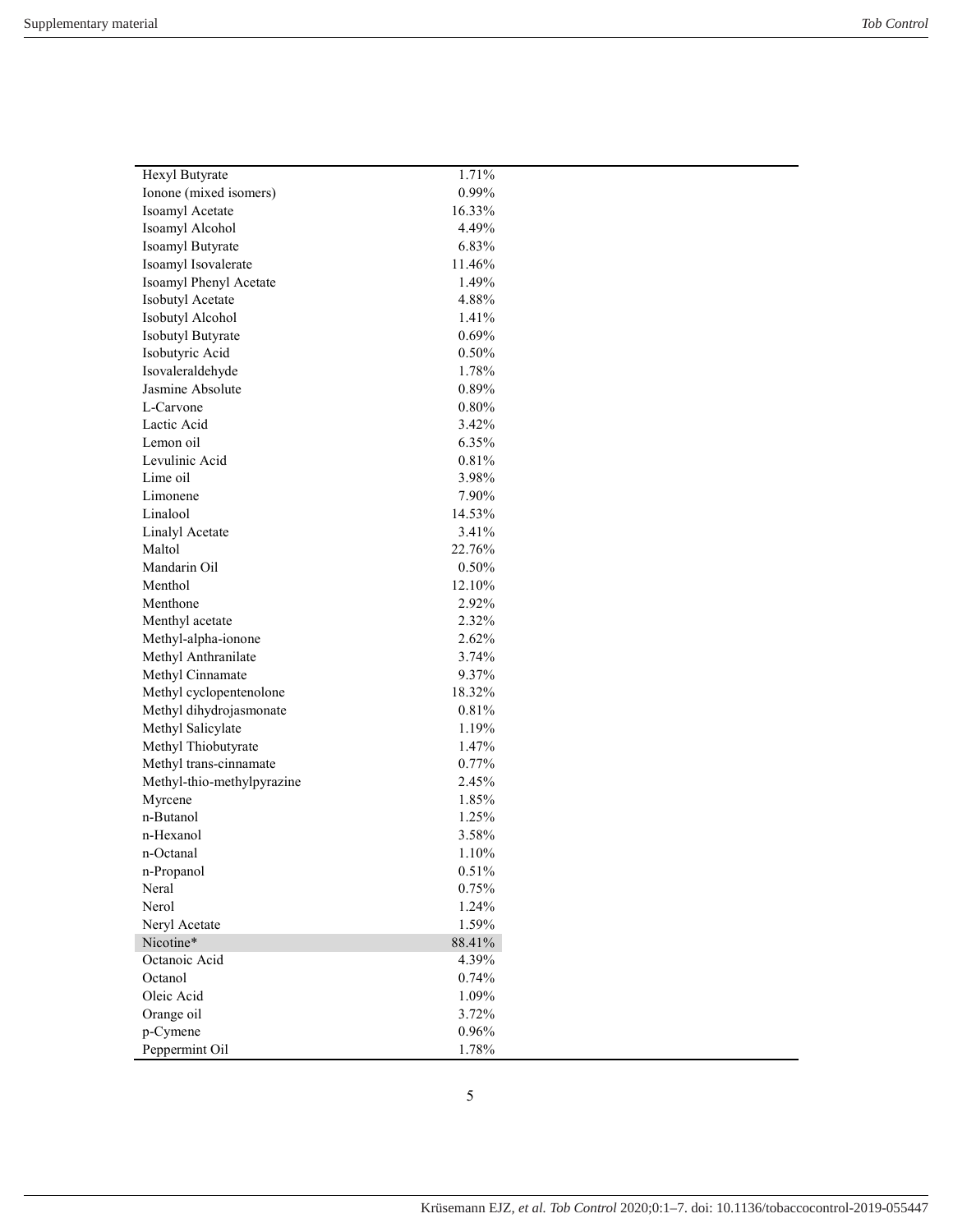| Peru Balsam                      | 1.16%    |
|----------------------------------|----------|
| Piperonal                        | 9.56%    |
| Potassium Sorbate                | 1.12%    |
| Propenyl Guaethol                | 2.42%    |
| Propionic Acid                   | 4.27%    |
| Propyl Acetate                   | $0.33\%$ |
| Propylene Glycol*                | 85.78%   |
| Sodium Benzoate                  | 1.16%    |
| Sodium Citrate                   | 1.16%    |
| Spearmint oil                    | 1.07%    |
| Strawberry Extract               | 1.59%    |
| Sucralose                        | 8.25%    |
| Sugar                            | 1.26%    |
| Tabanone                         | 0.53%    |
| Terpinolene                      | 0.84%    |
| Thio Menthone                    | 1.62%    |
| trans-2-Hexenal                  | 3.85%    |
| trans-2-Hexenoic acid            | 1.31%    |
| trans-2-Hexenol                  | 1.82%    |
| trans-2-Hexenylacetaat           | 0.94%    |
| trans-Anethole                   | 2.19%    |
| Triacetin*                       | 14.44%   |
| Triethyl Citrate                 | 4.10%    |
| Vanilla Extract                  | 0.79%    |
| Vanillin                         | 35.17%   |
| Vanillin Propylene Glycol Acetal | 1.33%    |
| Veratraldehyde                   | 1.70%    |
| Water*                           | 44.96%   |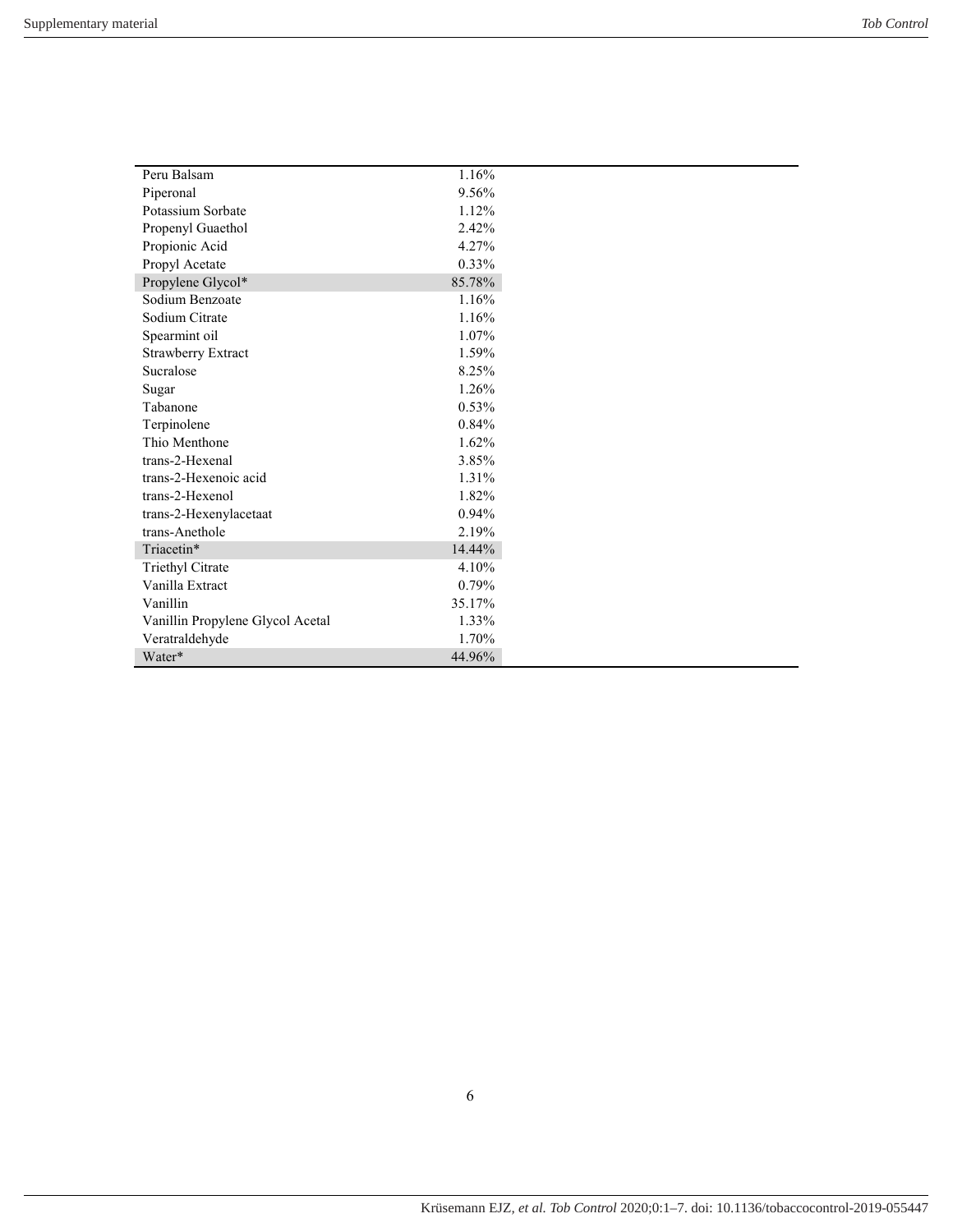<span id="page-6-0"></span>Table S2: An overview of all flavorings added to more than 10% of the e-liquids within a flavor category [1]. Prevalence is reported as the number of e-liquids containing the respective flavoring as percentage of the total number of e-liquids. The final column shows the median concentration of the flavoring ingredient for the respective flavor category. The 29 "categoryspecific" flavorings that were added to more than 10% of the e-liquids in a single category are marked in grey.

| Category        | Flavorings added to >10% of<br>the e-liquid within the<br>respective flavor category | Prevalence (% of<br>total e-liquids) | <b>Median concentration</b><br>(mg/10mL) |
|-----------------|--------------------------------------------------------------------------------------|--------------------------------------|------------------------------------------|
| Tobacco         | Ethyl maltol                                                                         | 31.2%                                | 6.78                                     |
| (8 flavorings)  | Methyl cyclopentenolone                                                              | 29.6%                                | 1.50                                     |
|                 | Vanillin                                                                             | 25.9%                                | 4.11                                     |
|                 | 2,3,5-Trimethylpyrazine                                                              | 15.8%                                | 1.32                                     |
|                 | Furaneol                                                                             | 13.1%                                | 2.97                                     |
|                 | $\beta$ -Damascone                                                                   | 12.6%                                | 1.10                                     |
|                 | 2-Acetylpyrazine                                                                     | 12.3%                                | 1.32                                     |
|                 | Benzyl Alcohol                                                                       | 10.3%                                | 6.00                                     |
| Menthol/mint    | Menthol                                                                              | 58.6%                                | 57.60                                    |
| (6 flavorings)  | Menthone                                                                             | 16.6%                                | 22.68                                    |
|                 | Ethyl maltol                                                                         | 12.7%                                | 0.74                                     |
|                 | Vanillin                                                                             | 11.9%                                | 1.24                                     |
|                 | Eucalyptol                                                                           | 11.5%                                | 7.15                                     |
|                 | Peppermint Oil                                                                       | 11.4%                                | 9.87                                     |
| <b>Nuts</b>     | Vanillin                                                                             | 58.8%                                | 30.63                                    |
| (32 flavorings) | Ethyl maltol                                                                         | 47.5%                                | 24.50                                    |
|                 | Ethyl Vanillin                                                                       | 35.0%                                | 32.00                                    |
|                 | Acetoin                                                                              | 27.5%                                | 24.00                                    |
|                 | Maltol                                                                               | 26.9%                                | 6.17                                     |
|                 | 2,3-Pentanedione                                                                     | 23.8%                                | 24.00                                    |
|                 | Methyl cyclopentenolone                                                              | 23.8%                                | 24.00                                    |
|                 | Butyric Acid                                                                         | 22.5%                                | 24.00                                    |
|                 | δ-Decalactone                                                                        | 22.5%                                | 6.43                                     |
|                 | $\gamma$ -Decalactone                                                                | 22.5%                                | 1.63                                     |
|                 | <b>Ethyl Acetate</b>                                                                 | 21.9%                                | 24.00                                    |
|                 | <b>Ethyl Butyrate</b>                                                                | 21.9%                                | 24.00                                    |
|                 | Acetic Acid                                                                          | 21.3%                                | 24.00                                    |
|                 | Furaneol                                                                             | 20.0%                                | 28.56                                    |
|                 | Anisaldehyde                                                                         | 19.4%                                | 24.00                                    |
|                 | Guaiacol                                                                             | 19.4%                                | 24.00                                    |
|                 | δ-Dodecalactone                                                                      | 17.5%                                | 1.63                                     |
|                 | 2,3,5-Trimethylpyrazine                                                              | 16.9%                                | 1.10                                     |
|                 | <b>Ethyl Propionate</b>                                                              | 16.9%                                | 24.00                                    |
|                 | 2-Acetylpyrazine                                                                     | 15.6%                                | 10.48                                    |
|                 | <b>Butyl Butyryl Lactate</b>                                                         | 15.6%                                | 50.91                                    |
|                 | $\gamma$ -Octalactone                                                                | 15.0%                                | 35.14                                    |
|                 | 2,5-Dimethylpyrazine                                                                 | 13.8%                                | 0.56                                     |
|                 | 4,5-Dimethyl-3-Hydroxy-2,5-                                                          | 11.9%                                | 3.26                                     |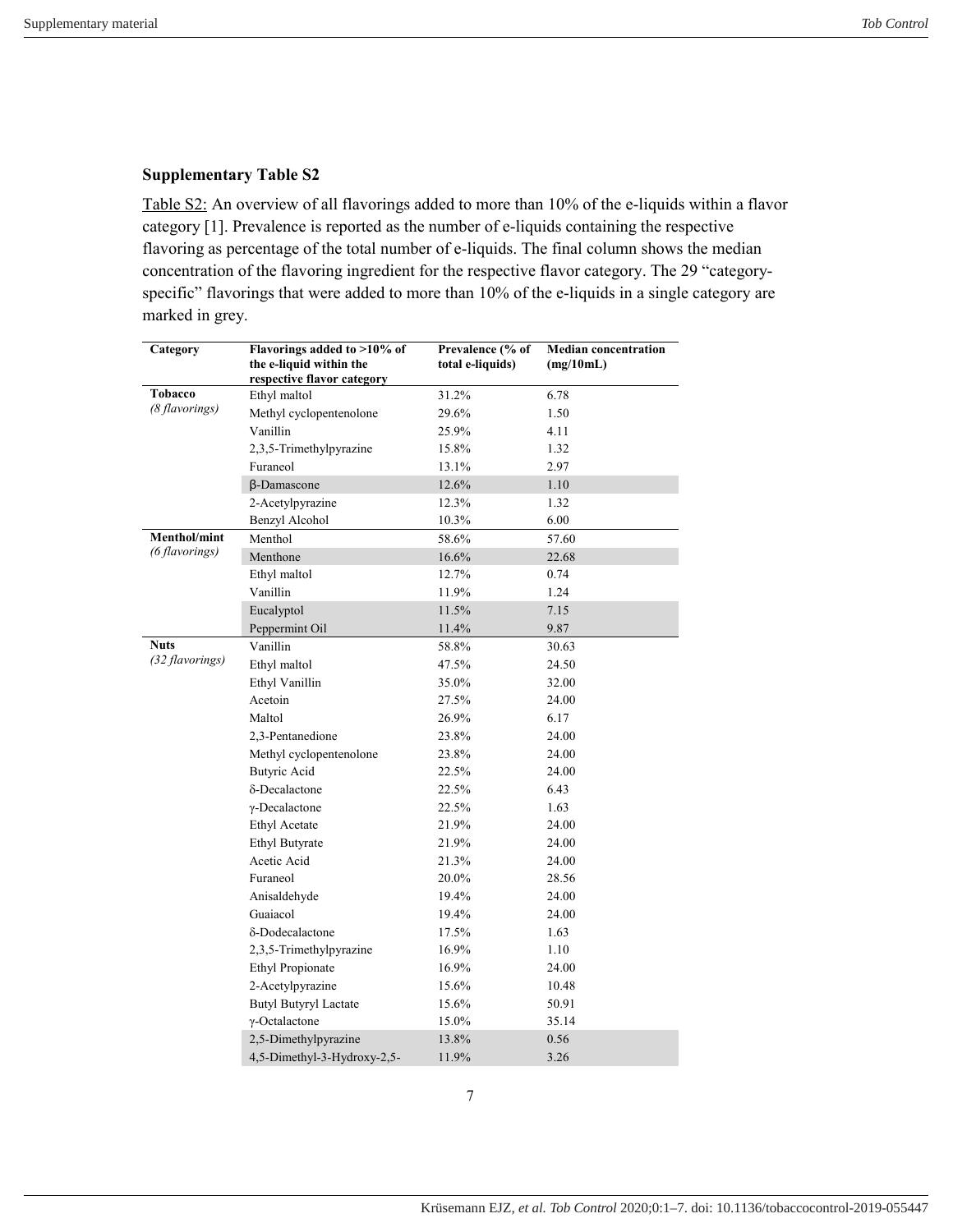|                 | Dihydrofuran-2-One      |       |        |
|-----------------|-------------------------|-------|--------|
|                 | 5-Methyl Furfural       | 11.9% | 4.63   |
|                 | Benzyl Alcohol          | 11.9% | 8.00   |
|                 | <b>Ethyl Lactate</b>    | 11.9% | 46.28  |
|                 | γ-Dodecalactone         | 11.9% | 1.63   |
|                 | Triethyl Citrate        | 11.9% | 46.28  |
|                 | Piperonal               | 10.6% | 9.00   |
|                 | Veratraldehyde          | 10.6% | 2.17   |
|                 | 2-3-Hexanedione         | 10.0% | 1.63   |
| <b>Spices</b>   | Menthol                 | 23.5% | 20.42  |
| (9 flavorings)  | Anethole                | 22.8% | 60.00  |
|                 | Ethyl maltol            | 22.8% | 17.72  |
|                 | <b>Ethyl Butyrate</b>   | 13.0% | 2.49   |
|                 | Benzyl Alcohol          | 11.7% | 28.00  |
|                 | Ethyl Vanillin          | 11.7% | 27.37  |
|                 | trans-Anethole          | 11.1% | 105.00 |
|                 | Vanillin                | 11.1% | 30.60  |
|                 | Anisaldehyde            | 10.5% | 0.36   |
| Coffee/tea      | Vanillin                | 36.0% | 5.68   |
| (13 flavorings) | Methyl cyclopentenolone | 21.4% | 5.70   |
|                 | Benzyl Alcohol          | 20.9% | 17.00  |
|                 | Ethyl maltol            | 15.3% | 3.25   |
|                 | Ethyl Vanillin          | 15.0% | 2.47   |
|                 | Furaneol                | 15.0% | 2.35   |
|                 | Maltol                  | 15.0% | 3.00   |
|                 | δ-Decalactone           | 14.3% | 0.60   |
|                 | Acetic Acid             | 13.3% | 0.66   |
|                 | δ-Dodecalactone         | 11.6% | 0.55   |
|                 | <b>Ethyl Acetate</b>    | 11.6% | 0.47   |
|                 | Dihydrocoumarin         | 11.1% | 0.97   |
|                 | <b>Ethyl Butyrate</b>   | 11.1% | 1.28   |
| <b>Alcohol</b>  | Vanillin                | 50.3% | 9.00   |
| (22 flavorings) | <b>Ethyl Acetate</b>    | 25.7% | 7.92   |
|                 | <b>Ethyl Butyrate</b>   | 23.1% | 5.98   |
|                 | <b>Ethyl Propionate</b> | 18.8% | 15.00  |
|                 | Ethyl Heptanoate        | 18.5% | 2.23   |
|                 | Ethyl maltol            | 17.6% | 10.85  |
|                 | Benzaldehyde            | 16.5% | 6.00   |
|                 | $\gamma$ -Nonalactone   | 15.6% | 5.62   |
|                 | Ethyl Hexanoate         | 15.3% | 0.90   |
|                 | Acetic Acid             | 15.0% | 1.58   |
|                 | Maltol                  | 14.2% | 4.90   |
|                 | Allyl Hexanoate         | 13.9% | 2.33   |
|                 | Piperonal               | 13.0% | 1.14   |
|                 | δ-Decalactone           | 12.7% | 0.23   |
|                 | Methyl cyclopentenolone | 12.1% | 10.82  |
|                 | Isoamyl Alcohol         | 11.8% | 0.61   |
|                 | Isoamyl Acetate         | 11.3% | 1.00   |
|                 | Lactic Acid             | 11.3% | 15.00  |
|                 | Ethyl Vanillin          | 11.0% | 9.41   |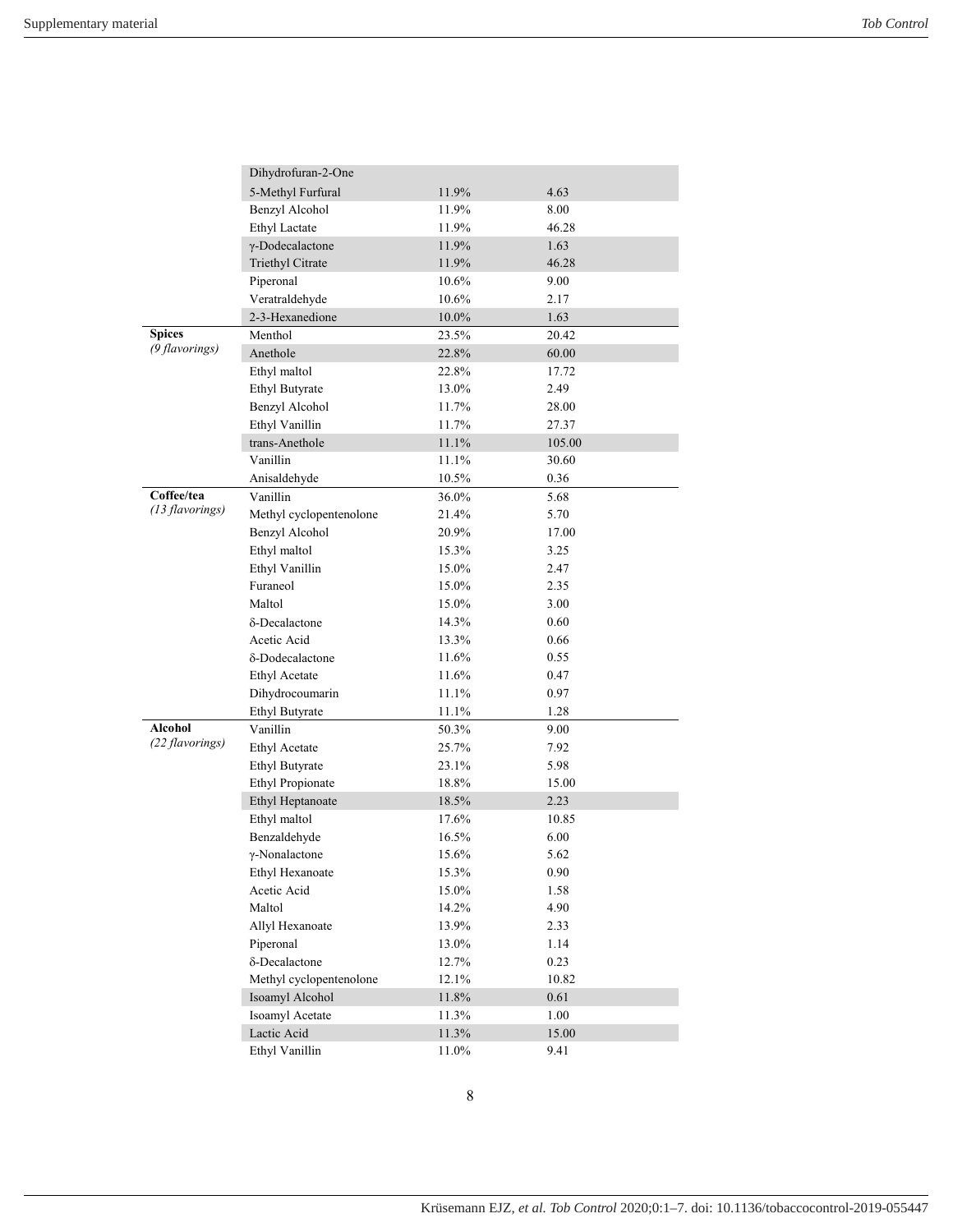|                        | <b>Ethyl Nonanoate</b>         | 10.4% | 1.00  |
|------------------------|--------------------------------|-------|-------|
|                        | Furaneol                       | 10.4% | 7.96  |
|                        | Menthol                        | 10.1% | 11.75 |
| Other                  | Vanillin                       | 44.5% | 7.19  |
| beverages              | <b>Ethyl Butyrate</b>          | 39.6% | 2.20  |
| (44 flavorings)        | Ethyl maltol                   | 36.6% | 3.23  |
|                        | Ethyl Acetate                  | 30.9% | 0.75  |
|                        | Ethyl Vanillin                 | 30.8% | 5.39  |
|                        | Maltol                         | 28.2% | 0.90  |
|                        | Isoamyl Acetate                | 26.4% | 1.75  |
|                        | Ethyl 2-Methyl Butyrate        | 25.5% | 0.25  |
|                        | Furaneol                       | 25.0% | 0.66  |
|                        | Ethyl Hexanoate                | 23.7% | 0.37  |
|                        | Linalool                       | 23.5% | 0.31  |
|                        | Methyl Cinnamate               | 22.0% | 0.18  |
|                        | Cis-3-hexenol                  | 21.9% | 1.00  |
|                        | $\gamma$ -Decalactone          | 20.6% | 0.25  |
|                        | Butyric Acid                   | 20.3% | 0.26  |
|                        | Ethyl Isovalerate              | 20.2% | 0.90  |
|                        | Acetic Acid                    | 19.4% | 0.14  |
|                        | <b>Benzyl Acetate</b>          | 18.5% | 1.00  |
|                        | Isoamyl Isovalerate            | 17.6% | 0.20  |
|                        | Benzaldehyde                   | 17.2% | 0.19  |
|                        | Lemon oil                      | 17.2% | 6.10  |
|                        | Benzyl Alcohol                 | 16.0% | 2.82  |
|                        | Sucralose                      | 16.0% | 8.84  |
|                        | Citral                         | 15.1% | 0.61  |
|                        | Methyl cyclopentenolone        | 14.5% | 0.46  |
|                        | Isoamyl Butyrate               | 14.2% | 1.64  |
|                        | $\beta$ -Ionone                | 13.8% | 0.75  |
|                        | Eugenol                        | 13.8% | 1.97  |
|                        | <b>Ethyl Propionate</b>        | 13.6% | 0.48  |
|                        | Hexanoic Acid                  | 13.6% | 0.26  |
|                        | $\gamma$ -Undecalactone        | 13.5% | 0.41  |
|                        | 4-(4-Hydroxyphenyl)-2-butanone | 13.2% | 3.11  |
|                        | Lime oil                       | 13.1% | 27.50 |
|                        | Alpha-Ionone                   | 12.9% | 1.00  |
|                        | alpha-Terpineol                | 12.9% | 0.74  |
|                        | Cinnamaldehyde                 | 12.5% | 3.31  |
|                        | Limonene                       | 12.5% | 4.50  |
|                        | Cis-3-hexenyl Acetate          | 12.3% | 0.14  |
|                        | Piperonal                      | 11.9% | 0.20  |
|                        | Hexyl Acetate                  | 11.4% | 0.60  |
|                        | Allyl Hexanoate                | 10.9% | 1.00  |
|                        | Anisaldehyde                   | 10.6% | 0.11  |
|                        | $\gamma$ -Nonalactone          | 10.3% | 0.76  |
|                        | 2-Methyl Butyric Acid          | 10.2% | 0.17  |
| <b>Fruit (berries)</b> | Ethyl Butyrate                 | 52.4% | 6.21  |
| (36 flavorings)        | Cis-3-hexenol                  | 41.2% | 2.33  |
|                        | Vanillin                       | 39.1% | 3.05  |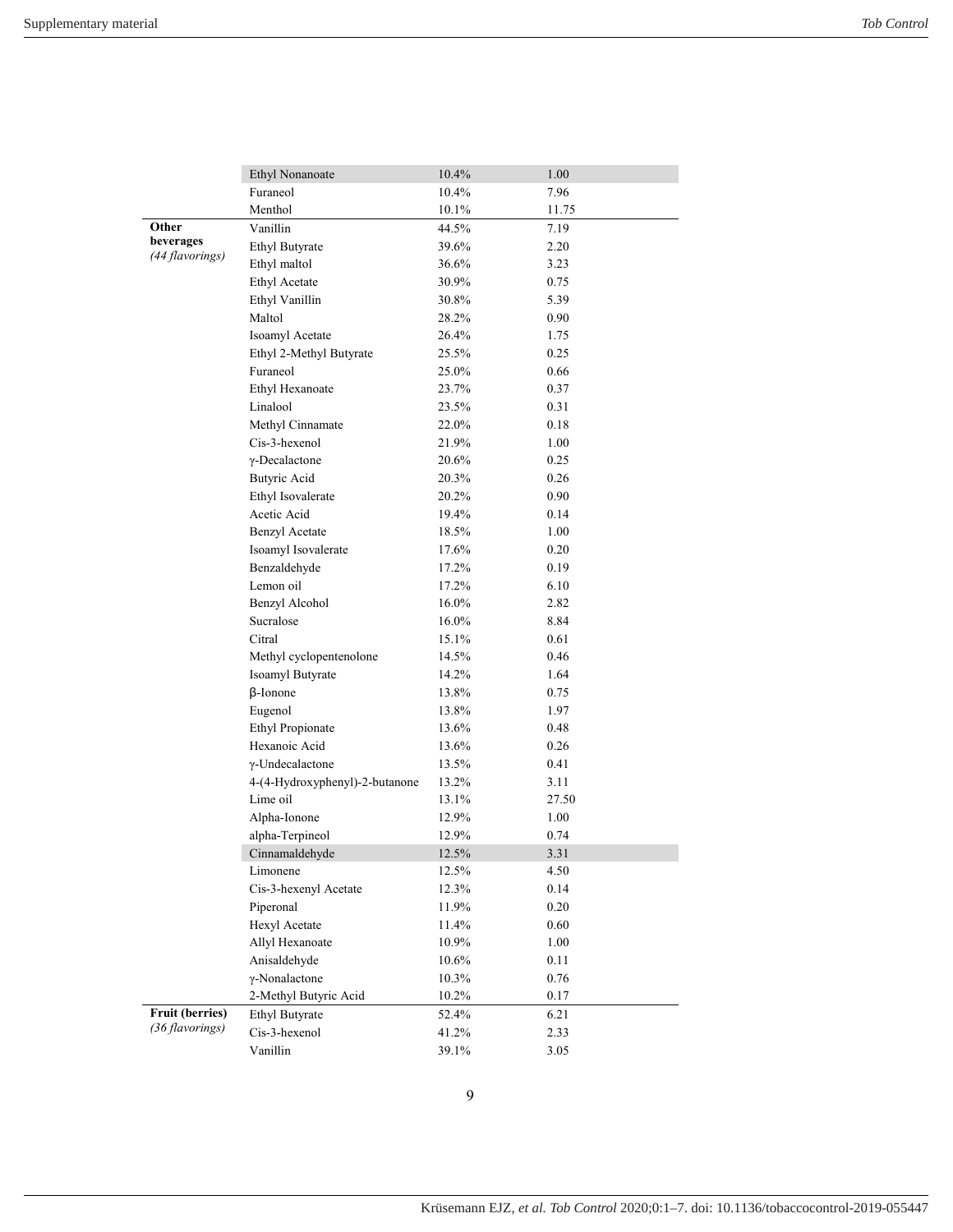|                 | Furaneol                       | 36.8% | 3.26  |
|-----------------|--------------------------------|-------|-------|
|                 | Ethyl Acetate                  | 36.0% | 1.36  |
|                 | Ethyl 2-Methyl Butyrate        | 35.7% | 2.51  |
|                 | Acetic Acid                    | 33.5% | 2.31  |
|                 | Ethyl maltol                   | 33.5% | 3.34  |
|                 | $\gamma$ -Decalactone          | 33.1% | 0.91  |
|                 | Maltol                         | 32.7% | 1.21  |
|                 | 4-(4-Hydroxyphenyl)-2-butanone | 32.6% | 1.78  |
|                 | Linalool                       | 31.1% | 0.92  |
|                 | Hexanoic Acid                  | 26.3% | 0.60  |
|                 | 2-Methyl Butyric Acid          | 25.7% | 2.79  |
|                 | Butyric Acid                   | 25.5% | 0.85  |
|                 | Ethyl Hexanoate                | 24.2% | 0.81  |
|                 | Ethyl Isovalerate              | 23.8% | 0.65  |
|                 | Methyl Cinnamate               | 23.4% | 0.92  |
|                 | Isoamyl Acetate                | 22.0% | 1.00  |
|                 | Cis-3-hexenyl Acetate          | 21.5% | 1.00  |
|                 | <b>Benzyl Acetate</b>          | 19.6% | 0.74  |
|                 | $\gamma$ -Undecalactone        | 19.1% | 0.21  |
|                 | Benzyl Alcohol                 | 19.0% | 1.02  |
|                 | Hexyl Acetate                  | 18.7% | 0.41  |
|                 | Ethyl Vanillin                 | 18.6% | 2.92  |
|                 | $\beta$ -Ionone                | 17.4% | 0.36  |
|                 | <b>Ethyl Propionate</b>        | 17.1% | 0.32  |
|                 | Benzaldehyde                   | 16.1% | 0.15  |
|                 | Alpha-Ionone                   | 16.0% | 0.40  |
|                 | Menthol                        | 15.7% | 9.12  |
|                 | Dimethyl Sulfide               | 14.1% | 0.20  |
|                 | Isoamyl Isovalerate            | 13.1% | 0.96  |
|                 | Isoamyl Butyrate               | 12.8% | 0.36  |
|                 | δ-Decalactone                  | 11.6% | 0.13  |
|                 | Sucralose                      | 11.3% | 12.15 |
|                 | Propionic Acid                 | 11.0% | 3.00  |
| Fruit           | Ethyl maltol                   | 32.9% | 5.98  |
| (citrus)        | Ethyl Butyrate                 | 31.1% | 2.85  |
| (31 flavorings) | Vanillin                       | 31.0% | 6.00  |
|                 | <b>Ethyl Acetate</b>           | 26.3% | 0.66  |
|                 | Linalool                       | 25.8% | 1.56  |
|                 | Citral                         | 23.4% | 2.81  |
|                 | Lemon oil                      | 21.9% | 12.00 |
|                 | Maltol                         | 20.3% | 0.48  |
|                 | Ethyl Vanillin                 | 19.9% | 16.00 |
|                 | Lime oil                       | 19.4% | 9.66  |
|                 | alpha-Terpineol                | 19.0% | 0.26  |
|                 | Furaneol                       | 18.4% | 1.50  |
|                 | Cis-3-hexenol                  | 17.6% | 0.77  |
|                 | Limonene                       | 17.1% | 13.00 |
|                 | Orange oil                     | 16.1% | 1.74  |
|                 | $\gamma$ -Decalactone          | 15.9% | 0.24  |
|                 | Benzyl Alcohol                 | 15.3% | 1.20  |
|                 |                                |       |       |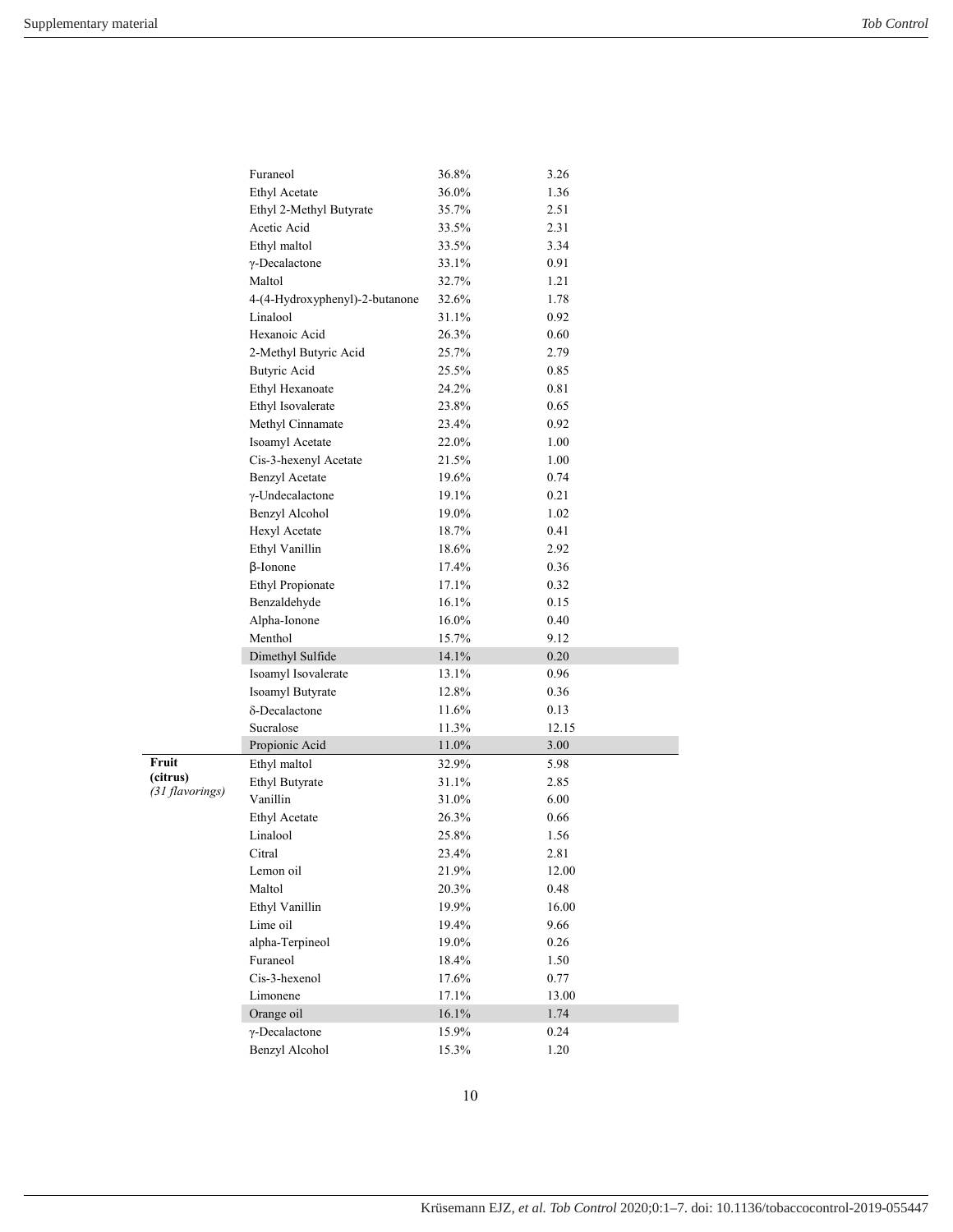|                  | Methyl cyclopentenolone        | 14.9%    | 8.57  |
|------------------|--------------------------------|----------|-------|
|                  | Ethyl Hexanoate                | 14.7%    | 2.62  |
|                  | δ-Dodecalactone                | 14.1%    | 1.13  |
|                  | Ethyl 2-Methyl Butyrate        | 13.1%    | 0.75  |
|                  | Acetic Acid                    | 12.7%    | 1.10  |
|                  | Sucralose                      | 12.4%    | 13.88 |
|                  | $\gamma$ -Nonalactone          | 12.1%    | 2.05  |
|                  | <b>Ethyl Propionate</b>        | 11.1%    | 1.30  |
|                  | 4-(4-Hydroxyphenyl)-2-butanone | $10.6\%$ | 1.00  |
|                  | Butyric Acid                   | 10.3%    | 0.10  |
|                  | Hexanoic Acid                  | 10.3%    | 0.68  |
|                  | Isoamyl Isovalerate            | 10.3%    | 0.67  |
|                  | 2-Methyl Butyric Acid          | 10.2%    | 2.64  |
|                  | Ethyl Isovalerate              | 10.0%    | 0.20  |
| Fruit (tropical) | <b>Ethyl Butyrate</b>          | 38.5%    | 2.42  |
| (39 flavorings)  | Vanillin                       | 36.5%    | 2.75  |
|                  | Isoamyl Acetate                | 32.0%    | 2.25  |
|                  | <b>Ethyl Acetate</b>           | 31.2%    | 1.09  |
|                  | Ethyl maltol                   | 30.7%    | 1.31  |
|                  | Cis-3-hexenol                  | 29.1%    | 1.00  |
|                  | Ethyl Hexanoate                | 27.2%    | 0.72  |
|                  | Furaneol                       | 26.2%    | 0.72  |
|                  | Maltol                         | 24.9%    | 1.04  |
|                  | $\gamma$ -Decalactone          | 23.8%    | 0.49  |
|                  | Allyl Hexanoate                | 22.8%    | 1.11  |
|                  | Acetic Acid                    | 21.8%    | 1.20  |
|                  | Ethyl 2-Methyl Butyrate        | 19.7%    | 1.47  |
|                  | Ethyl Vanillin                 | 19.6%    | 1.78  |
|                  | γ-Undecalactone                | 19.2%    | 0.33  |
|                  | Isoamyl Isovalerate            | 19.2%    | 1.10  |
|                  | <b>Butyric Acid</b>            | 18.7%    | 1.02  |
|                  | Benzyl Alcohol                 | 18.4%    | 2.73  |
|                  | $\gamma$ -Nonalactone          | 18.4%    | 0.78  |
|                  | Benzaldehyde                   | 17.6%    | 0.20  |
|                  | Isoamyl Butyrate               | 15.8%    | 1.54  |
|                  | <b>Benzyl Acetate</b>          | 15.4%    | 0.24  |
|                  | Methyl cyclopentenolone        | 15.4%    | 0.33  |
|                  | Limonene                       | 15.3%    | 2.99  |
|                  | Hexanoic Acid                  | 15.2%    | 0.40  |
|                  | <b>Ethyl Propionate</b>        | 15.0%    | 0.37  |
|                  | γ-Octalactone                  | 14.7%    | 0.42  |
|                  | Linalool                       | 14.7%    | 0.40  |
|                  | Ethyl Isovalerate              | 14.4%    | 0.25  |
|                  | 2-Methyl Butyric Acid          | 13.4%    | 1.40  |
|                  | Lemon oil                      | 13.4%    | 0.25  |
|                  | Cis-3-hexenyl Acetate          | 12.7%    | 1.00  |
|                  | Hexyl Acetate                  | 12.7%    | 0.83  |
|                  | Methyl Cinnamate               | 12.2%    | 0.20  |
|                  | Sucralose                      | 11.8%    | 8.98  |
|                  | δ-Decalactone                  | 11.4%    | 0.24  |
|                  |                                |          |       |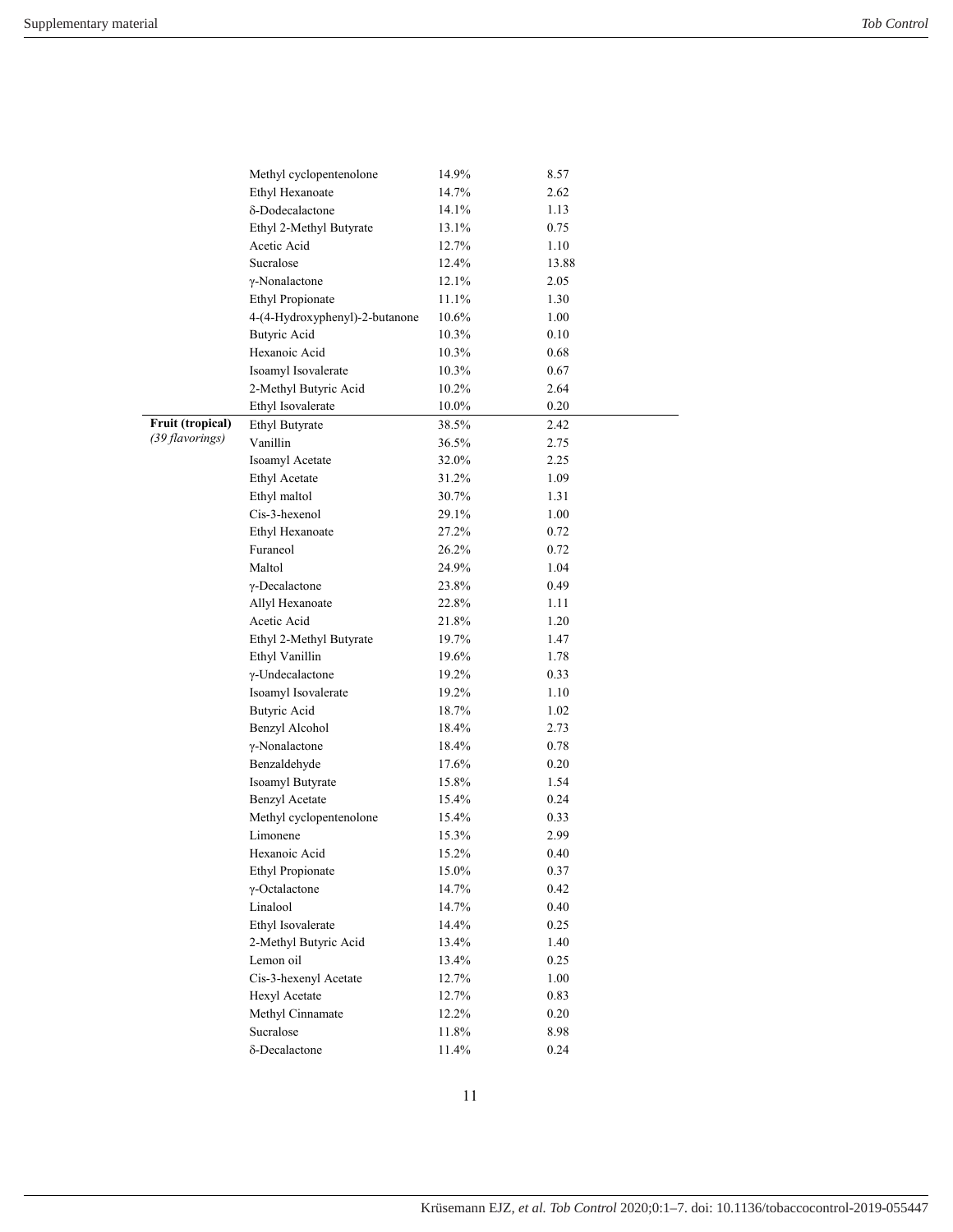|                 | Eugenol                        | 11.2% | 2.63  |
|-----------------|--------------------------------|-------|-------|
|                 | Piperonal                      | 11.1% | 0.44  |
|                 | Acetoin                        | 10.5% | 1.00  |
| Fruit           | <b>Ethyl Butyrate</b>          | 42.6% | 3.78  |
| (other)         | Ethyl Acetate                  | 37.7% | 3.08  |
| (35 flavorings) | Isoamyl Acetate                | 35.9% | 3.57  |
|                 | Vanillin                       | 32.0% | 2.81  |
|                 | Maltol                         | 28.1% | 1.41  |
|                 | Ethyl maltol                   | 28.0% | 0.95  |
|                 | Ethyl 2-Methyl Butyrate        | 25.8% | 1.49  |
|                 | Hexyl Acetate                  | 25.8% | 1.16  |
|                 | Cis-3-hexenol                  | 25.7% | 1.17  |
|                 | Benzaldehyde                   | 24.1% | 1.45  |
|                 | $\gamma$ -Decalactone          | 22.4% | 0.29  |
|                 | Acetic Acid                    | 20.5% | 1.21  |
|                 | Linalool                       | 19.9% | 0.88  |
|                 | γ-Undecalactone                | 19.8% | 0.77  |
|                 | Furaneol                       | 18.6% | 1.00  |
|                 | Ethyl Hexanoate                | 17.9% | 0.24  |
|                 | Cis-3-hexenyl Acetate          | 17.7% | 0.51  |
|                 | Benzyl Alcohol                 | 15.3% | 1.40  |
|                 | <b>Benzyl Acetate</b>          | 14.6% | 1.00  |
|                 | Ethyl Vanillin                 | 14.3% | 1.88  |
|                 | Ethyl Isovalerate              | 13.9% | 1.20  |
|                 | Isobutyl Acetate               | 13.7% | 1.76  |
|                 | <b>Butyric Acid</b>            | 13.2% | 0.32  |
|                 | trans-2-Hexenal                | 12.9% | 1.93  |
|                 | 2-Methyl Butyric Acid          | 12.0% | 1.34  |
|                 | <b>Ethyl Propionate</b>        | 11.9% | 0.33  |
|                 | 4-(4-Hydroxyphenyl)-2-butanone | 11.7% | 1.43  |
|                 | Isoamyl Isovalerate            | 11.7% | 0.77  |
|                 | δ-Decalactone                  | 11.0% | 0.20  |
|                 | Methyl cyclopentenolone        | 10.7% | 0.50  |
|                 | $\beta$ -Ionone                | 10.5% | 0.13  |
|                 | Limonene                       | 10.5% | 1.77  |
|                 | Anisaldehyde                   | 10.3% | 0.92  |
|                 | Menthol                        | 10.3% | 16.59 |
|                 | Sucralose                      | 10.2% | 10.80 |
| <b>Dessert</b>  | Vanillin                       | 74.5% | 21.80 |
| (47 flavorings) | Ethyl maltol                   | 64.8% | 9.02  |
|                 | Ethyl Vanillin                 | 63.0% | 13.76 |
|                 | Maltol                         | 50.9% | 1.37  |
|                 | Methyl cyclopentenolone        | 49.2% | 1.20  |
|                 | <b>Butyric Acid</b>            | 45.7% | 1.00  |
|                 | Ethyl Butyrate                 | 44.4% | 1.40  |
|                 | $\gamma$ -Decalactone          | 40.6% | 0.24  |
|                 | δ-Decalactone                  | 39.5% | 0.36  |
|                 | <b>Ethyl Acetate</b>           | 38.7% | 0.39  |
|                 | Furaneol                       | 34.2% | 2.10  |
|                 | $\gamma$ -Nonalactone          | 34.1% | 0.96  |
|                 |                                |       |       |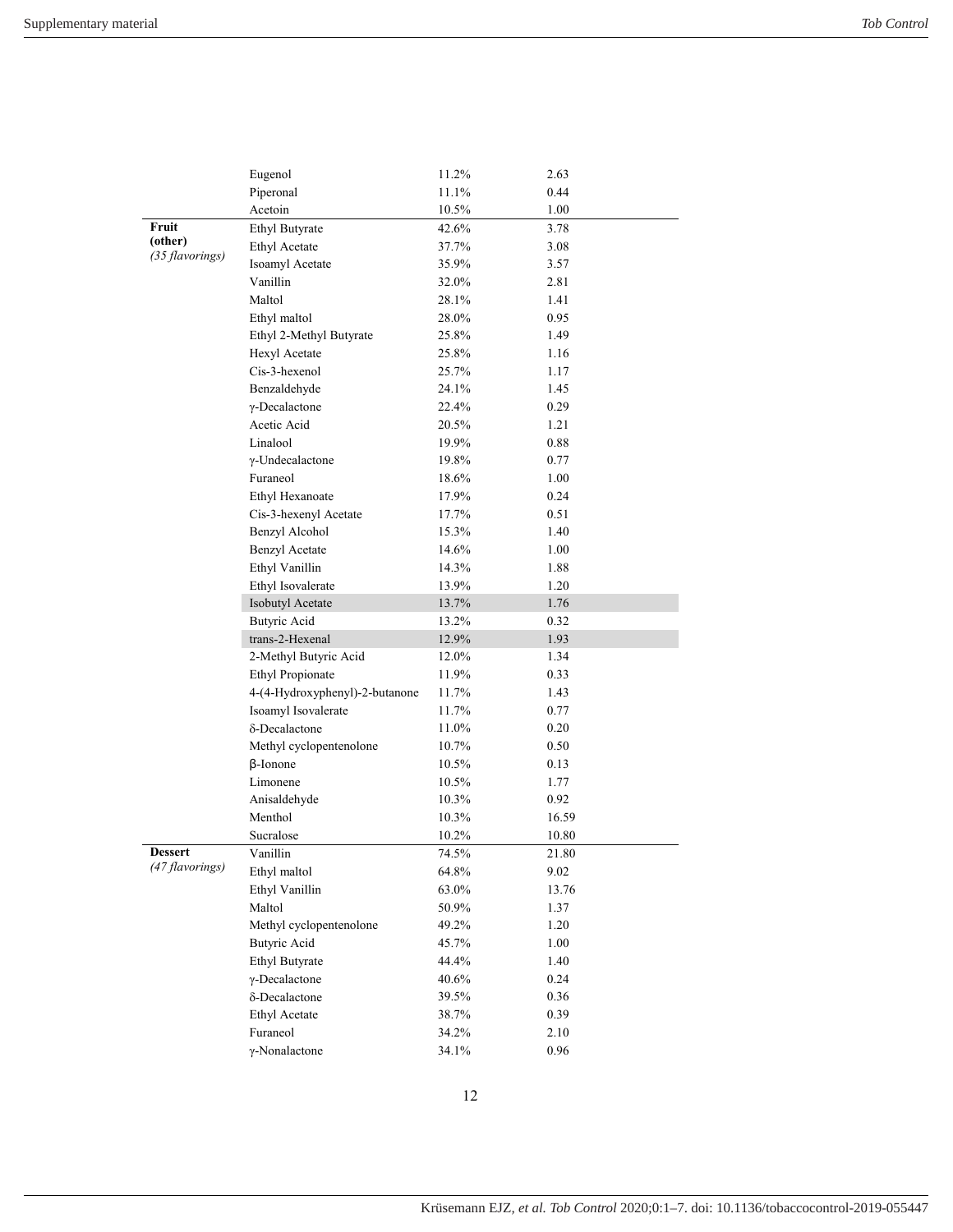|                 | Isoamyl Isovalerate          | 33.5%    |          | 0.51 |  |  |  |  |
|-----------------|------------------------------|----------|----------|------|--|--|--|--|
|                 | Piperonal                    | 33.1%    | 0.36     |      |  |  |  |  |
|                 | Anisaldehyde                 | 31.8%    | 0.20     |      |  |  |  |  |
|                 | 4-Methyl-5-Thiazole Ethanol  | 30.2%    | 0.35     |      |  |  |  |  |
|                 | Guaiacol                     | 30.0%    | 0.24     |      |  |  |  |  |
|                 | <b>Ethyl Propionate</b>      | 29.9%    | 0.98     |      |  |  |  |  |
|                 | Anisyl Alcohol               | 29.4%    | 0.72     |      |  |  |  |  |
|                 | δ-Dodecalactone              | 29.0%    | 0.29     |      |  |  |  |  |
|                 | Benzyl Alcohol               | 28.8%    | 4.01     |      |  |  |  |  |
|                 | Hexanoic Acid                | 27.4%    | 1.14     |      |  |  |  |  |
|                 | γ-Octalactone                | 27.0%    | 0.54     |      |  |  |  |  |
|                 | Cis-3-hexenol                | 25.0%    | 1.00     |      |  |  |  |  |
|                 | γ-Hexalactone                | 24.8%    | 0.54     |      |  |  |  |  |
|                 | Acetoin                      | 24.0%    | 1.36     |      |  |  |  |  |
|                 | Ethyl 2-Methyl Butyrate      | 22.2%    | 1.51     |      |  |  |  |  |
|                 | Sucralose                    | 21.8%    | 8.68     |      |  |  |  |  |
|                 | Acetic Acid                  | 21.3%    | 0.44     |      |  |  |  |  |
|                 | Dihydrocoumarin              | 21.3%    | 1.00     |      |  |  |  |  |
|                 | 2-Acetylpyrazine             | 20.5%    | 1.26     |      |  |  |  |  |
|                 | Benzaldehyde                 | 20.0%    | 0.10     |      |  |  |  |  |
|                 | Ethyl Hexanoate              | 17.6%    | 0.62     |      |  |  |  |  |
|                 | Linalool                     | 17.2%    | 0.79     |      |  |  |  |  |
|                 | 2-Methyl Butyric Acid        | 16.4%    | 1.18     |      |  |  |  |  |
|                 | Methyl Cinnamate             | 14.7%    | 1.00     |      |  |  |  |  |
|                 | <b>Butyl Butyryl Lactate</b> | 13.7%    | 1.01     |      |  |  |  |  |
|                 | 2,3-Pentanedione             | 13.3%    | 1.17     |      |  |  |  |  |
|                 | γ-Undecalactone              | 13.3%    | 0.67     |      |  |  |  |  |
|                 | Benzyl Benzoate              | 13.1%    | 0.46     |      |  |  |  |  |
|                 | Isoamyl Acetate              | 13.1%    | 2.20     |      |  |  |  |  |
|                 | Methyl-alpha-ionone          | 12.8%    | 1.77     |      |  |  |  |  |
|                 | <b>Ethyl Lactate</b>         | 12.6%    | 0.67     |      |  |  |  |  |
|                 | Methyl-thio-methylpyrazine   | 11.9%    | 0.06     |      |  |  |  |  |
|                 | $\beta$ -Ionone              | 11.1%    | 0.42     |      |  |  |  |  |
|                 | Hexyl Acetate                | 10.8%    |          | 0.60 |  |  |  |  |
|                 | Propenyl Guaethol            | $10.2\%$ | 1.00     |      |  |  |  |  |
| Candy           | Ethyl maltol                 | 39.4%    | 0.50     |      |  |  |  |  |
| (34 flavorings) | Isoamyl Acetate              | 37.4%    | 2.29     |      |  |  |  |  |
|                 | <b>Ethyl Butyrate</b>        | 37.2%    | 1.13     |      |  |  |  |  |
|                 | Vanillin                     | 35.2%    | 1.07     |      |  |  |  |  |
|                 | <b>Ethyl Acetate</b>         | 35.0%    | $0.39\,$ |      |  |  |  |  |
|                 | Maltol                       | 26.2%    | 0.50     |      |  |  |  |  |
|                 | Cis-3-hexenol                | 23.2%    | 1.00     |      |  |  |  |  |
|                 | Ethyl 2-Methyl Butyrate      | 22.9%    | 0.17     |      |  |  |  |  |
|                 | Ethyl Vanillin               | 21.6%    | 0.28     |      |  |  |  |  |
|                 | Linalool                     | 21.0%    | 0.66     |      |  |  |  |  |
|                 | <b>Butyric Acid</b>          | 20.5%    | 0.32     |      |  |  |  |  |
|                 | Ethyl Hexanoate              | 20.1%    | 0.11     |      |  |  |  |  |
|                 | $\gamma$ -Decalactone        | 19.9%    | 0.24     |      |  |  |  |  |
|                 | Ethyl Isovalerate            | 19.5%    | 0.17     |      |  |  |  |  |
|                 | Benzaldehyde                 | 17.9%    | 0.10     |      |  |  |  |  |
|                 |                              |          |          |      |  |  |  |  |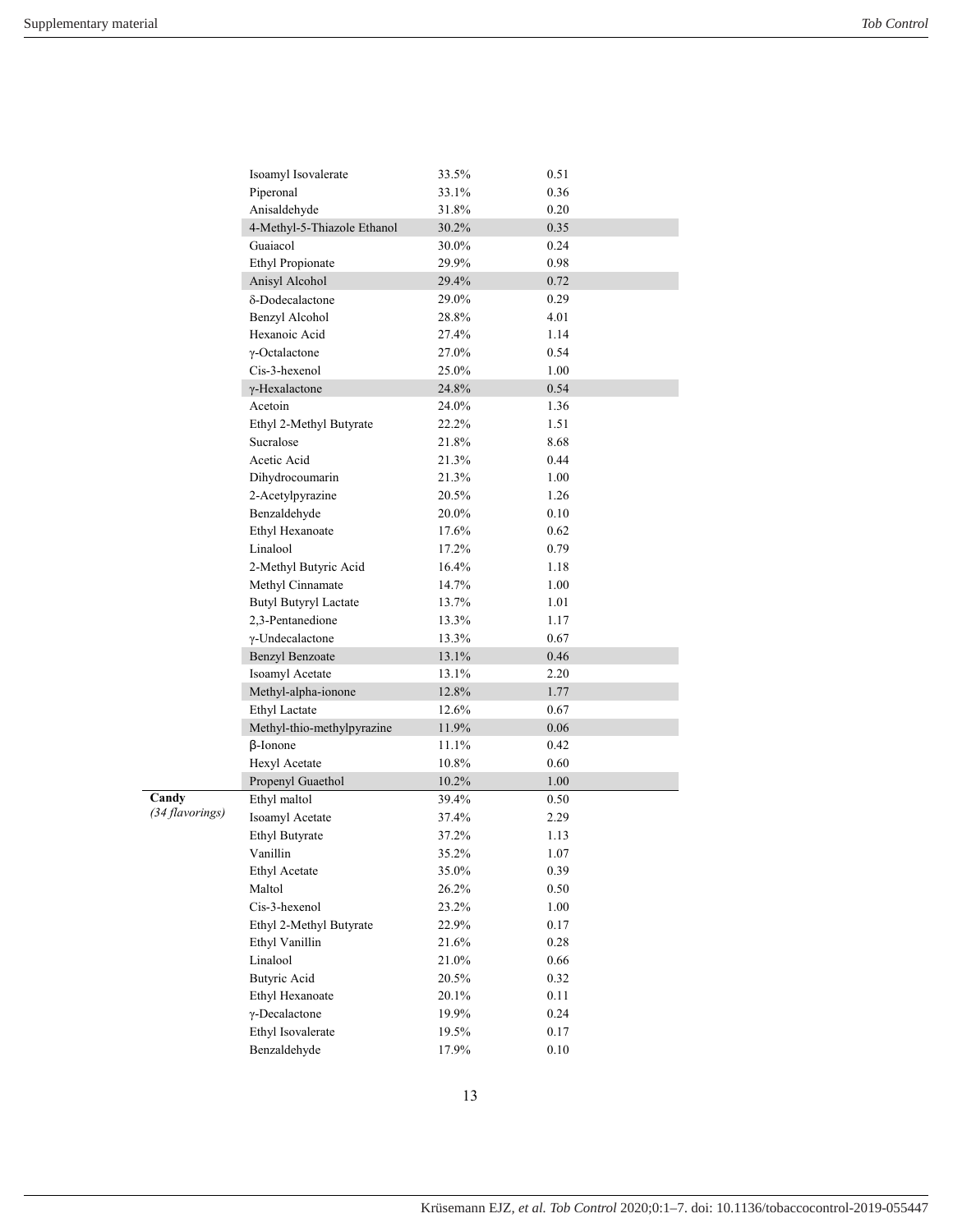|                      | Furaneol                       | 17.6% | 1.21  |  |  |  |
|----------------------|--------------------------------|-------|-------|--|--|--|
|                      | <b>Benzyl Acetate</b>          | 17.3% | 1.00  |  |  |  |
|                      | 4-(4-Hydroxyphenyl)-2-butanone | 17.0% | 1.00  |  |  |  |
|                      | Benzyl Alcohol                 | 16.7% | 0.68  |  |  |  |
|                      | $\gamma$ -Undecalactone        | 16.0% | 0.20  |  |  |  |
|                      | Hexyl Acetate                  | 16.0% | 1.00  |  |  |  |
|                      | Isoamyl Butyrate               | 15.7% | 1.28  |  |  |  |
|                      | Isoamyl Isovalerate            | 14.8% | 0.39  |  |  |  |
|                      | Methyl Cinnamate               | 13.9% | 0.18  |  |  |  |
|                      | Methyl cyclopentenolone        | 13.3% | 0.14  |  |  |  |
|                      | Hexanoic Acid                  | 12.9% | 0.22  |  |  |  |
|                      | 2-Methyl Butyric Acid          | 12.6% | 0.30  |  |  |  |
|                      | Citral                         | 12.3% | 0.75  |  |  |  |
|                      | Acetic Acid                    | 12.2% | 0.40  |  |  |  |
|                      | $\beta$ -Ionone                | 12.0% | 0.66  |  |  |  |
|                      | Cis-3-hexenyl Acetate          | 11.4% | 0.26  |  |  |  |
|                      | <b>Ethyl Propionate</b>        | 10.6% | 0.20  |  |  |  |
|                      | Eugenol                        | 10.6% | 0.45  |  |  |  |
|                      | Lemon oil                      | 10.4% | 0.13  |  |  |  |
| <b>Other sweets</b>  | Vanillin                       | 61.4% | 30.00 |  |  |  |
| (20 flavorings)      | Ethyl maltol                   | 37.5% | 28.04 |  |  |  |
|                      | Ethyl Vanillin                 | 35.0% | 19.68 |  |  |  |
|                      | Maltol                         | 26.0% | 1.30  |  |  |  |
|                      | Piperonal                      | 24.4% | 3.18  |  |  |  |
|                      | Methyl cyclopentenolone        | 22.0% | 5.65  |  |  |  |
|                      | δ-Decalactone                  | 18.9% | 0.71  |  |  |  |
|                      | <b>Ethyl Butyrate</b>          | 18.6% | 0.51  |  |  |  |
|                      | $\gamma$ -Nonalactone          | 16.2% | 0.75  |  |  |  |
|                      | Furaneol                       | 15.1% | 2.22  |  |  |  |
|                      | Isoamyl Isovalerate            | 13.7% | 1.11  |  |  |  |
|                      | 2,3,5-Trimethylpyrazine        | 13.1% | 0.25  |  |  |  |
|                      | Anisaldehyde                   | 13.1% | 0.50  |  |  |  |
|                      | Ethyl Acetate                  | 13.0% | 0.57  |  |  |  |
|                      | $\gamma$ -Decalactone          | 12.9% | 0.30  |  |  |  |
|                      | Butyric Acid                   | 12.6% | 0.77  |  |  |  |
|                      | Acetoin                        | 12.0% | 1.15  |  |  |  |
|                      | Guaiacol                       | 11.1% | 0.04  |  |  |  |
|                      | δ-Dodecalactone                | 10.0% | 0.40  |  |  |  |
|                      | Veratraldehyde                 | 10.0% | 2.96  |  |  |  |
| <b>Other flavors</b> | Linalool                       | 30.5% | 3.00  |  |  |  |
| (34 flavorings)      | <b>Ethyl Butyrate</b>          | 25.2% | 6.00  |  |  |  |
|                      | Ethyl Acetate                  | 23.2% | 8.00  |  |  |  |
|                      | Maltol                         | 23.2% | 4.10  |  |  |  |
|                      | Ethyl 2-Methyl Butyrate        | 22.5% | 5.90  |  |  |  |
|                      | Vanillin                       | 21.9% | 21.00 |  |  |  |
|                      | Acetic Acid                    | 21.2% | 0.70  |  |  |  |
|                      | Isoamyl Acetate                | 20.5% | 6.00  |  |  |  |
|                      | Cis-3-hexenyl Acetate          | 19.2% | 0.30  |  |  |  |
|                      | Cis-3-hexenol                  | 18.5% | 1.80  |  |  |  |
|                      | Ethyl Acetoacetate             | 18.5% | 0.20  |  |  |  |
|                      |                                |       |       |  |  |  |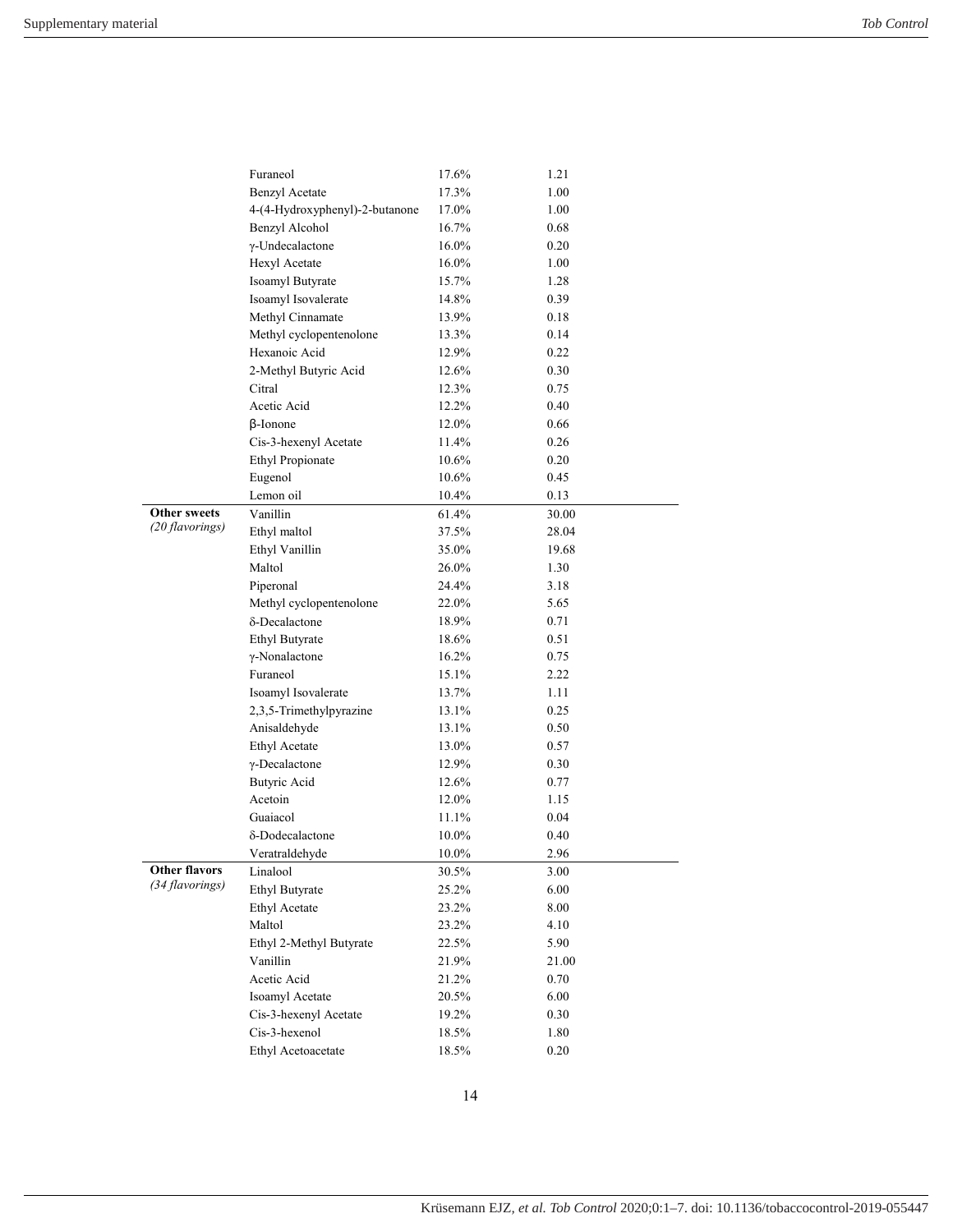|                                     | Ethyl Hexanoate         | 18.5% | 0.20  |  |
|-------------------------------------|-------------------------|-------|-------|--|
|                                     | Butyric Acid            | 17.2% | 1.95  |  |
|                                     | Hexyl Acetate           | 17.2% | 8.00  |  |
|                                     | <b>Isoamyl Butyrate</b> | 17.2% | 5.20  |  |
|                                     | Cis-3-Hexenyl Butyrate  | 15.2% | 0.10  |  |
|                                     | Ethyl Isovalerate       | 15.2% | 0.10  |  |
|                                     | $\gamma$ -Decalactone   | 15.2% | 1.20  |  |
|                                     | Hexanal                 | 15.2% | 0.02  |  |
|                                     | Linalyl Acetate         | 15.2% | 0.04  |  |
|                                     | Furaneol                | 13.9% | 7.40  |  |
|                                     | Myrcene                 | 13.2% | 25.60 |  |
|                                     | Anisaldehyde            | 12.6% | 1.80  |  |
|                                     | Dihydrocoumarin         | 12.6% | 30.00 |  |
|                                     | Ethyl maltol            | 12.6% | 17.70 |  |
|                                     | Limonene                | 12.6% | 6.97  |  |
|                                     | 2-Phenylethanol         | 11.9% | 0.10  |  |
|                                     | Citronellol             | 11.9% | 6.00  |  |
|                                     | 2-Methyl Butyric Acid   | 11.3% | 1.10  |  |
|                                     | Benzaldehyde            | 11.3% | 6.60  |  |
|                                     | $\beta$ -Caryophyllene  | 11.3% | 25.60 |  |
|                                     | Hexanoic Acid           | 11.3% | 0.20  |  |
|                                     | Methyl Cinnamate        | 11.3% | 0.40  |  |
|                                     | β-Damascenone           | 10.6% | 0.10  |  |
| <b>Unflavored</b><br>(0 flavorings) | NA                      | NA    | NA    |  |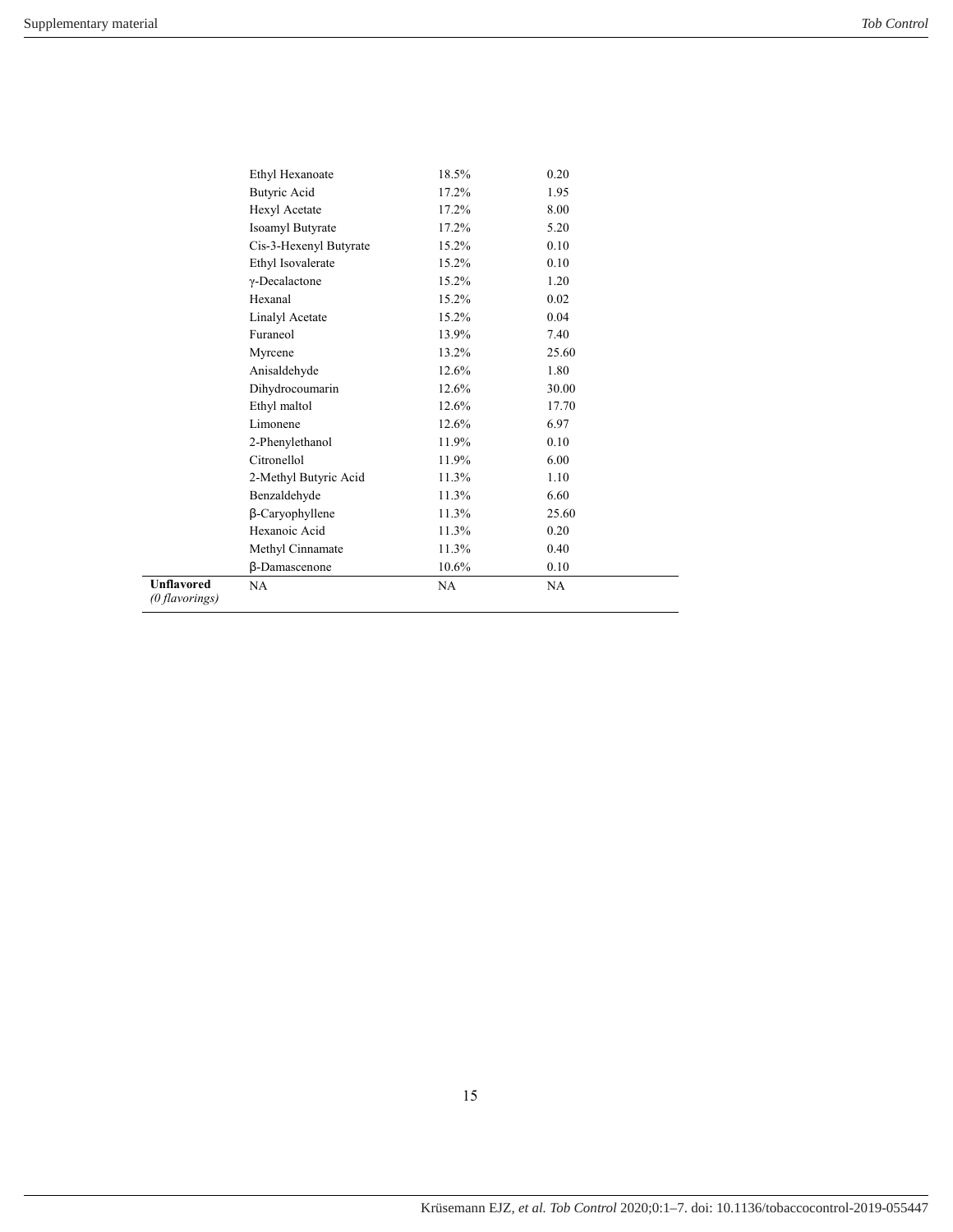Table S3: Flavor descriptions, retrieved from a commercial flavor database [2], of the ingredients listed in the main text of the manuscript. Ingredients are presented in alphabetical order.

| <b>Flavoring ingredient</b>                       | <b>Flavor description</b>                                                | <b>Flavor</b> category<br>that the ingredient<br>is specific to<br>(category-specific<br>flavorings)* |
|---------------------------------------------------|--------------------------------------------------------------------------|-------------------------------------------------------------------------------------------------------|
| 2,3,5-Trimethylpyrazine                           | Baked potato, roasted nut, cocoa, coffee, burnt                          |                                                                                                       |
| 2,5-Dimethylpyrazine                              | Chocolate, roasted nuts, earthy                                          | <b>Nuts</b>                                                                                           |
| 2-3-Hexanedione                                   | Creamy, sweet buttery odor & butter-cheese, fruity, caramellic taste     | <b>Nuts</b>                                                                                           |
| 4,5-Dimethyl-3-hydroxy-2,5-<br>dihydrofuran-2-one | Powerful caramel aroma; sweet burnt taste                                | <b>Nuts</b>                                                                                           |
| 4-Methyl-5-thiazole ethanol                       | In dilution, meaty-beef like with nutty note                             | Dessert                                                                                               |
| 5-Methyl furfural                                 | Sweet spicy, bready, nutty, caramellic                                   | <b>Nuts</b>                                                                                           |
| Acetic acid <sup>o</sup>                          | Pungent, sour, acid, vinegar                                             |                                                                                                       |
| Acetoin                                           | Creamy-buttery, yogurt-like                                              |                                                                                                       |
| Anethole                                          | Sweet, herbaceous, anise (artificial licorice)                           | Spices                                                                                                |
| Anisyl alcohol                                    | Sweet, fruity, floral, balsamic anisic-vanilla-creamy-coumarinic like    | Dessert                                                                                               |
| Benzaldehyde <sup>o</sup>                         | Bitter almond oil, sweet cherry                                          |                                                                                                       |
| Benzyl alcohol <sup>o</sup>                       | Faint, sweet, almond fruity, somewhat chemical                           |                                                                                                       |
| Benzyl benzoate                                   | Faint, sweet, balsamic with slight bitter, fruity notes                  | Dessert                                                                                               |
| Butyric acid <sup>o</sup>                         | Tropical fruity floral, plum, apricot-pear-like                          |                                                                                                       |
| Cinnamaldehyde                                    | Spicy, cinnamon-cassia-like with sweet warm (hot) taste                  | Other beverages                                                                                       |
| Cis-3-hexenol <sup>o</sup>                        | Strong, fresh, green, grassy                                             |                                                                                                       |
| δ-Decalactone <sup>o</sup>                        | Sweet, creamy, milky, peach, nut, buttery                                |                                                                                                       |
| Dimethyl sulfide                                  | Pungent, cabbage, cooked vegetable odor; corn-like on dilution           | Fruit, berries                                                                                        |
| Ethyl 2-methyl butyrate <sup>o</sup>              | Strong, green, fruity, apple with strawberry notes                       |                                                                                                       |
| Ethyl acetate <sup>o</sup>                        | Ethereal, sharp, wine-brandy-like                                        |                                                                                                       |
| Ethyl butyrate <sup>o</sup>                       | Ethereal, fruity with buttery-pineapple-banana, ripe fruit & juicy notes |                                                                                                       |
| Ethyl heptanoate                                  | Strong, fruity, winey, cognac-like                                       | Alcohol                                                                                               |
| Ethyl hexanoate <sup>o</sup>                      | Strong, fruity, pineapple, banana with strawberry, pear & tropical notes |                                                                                                       |
| Ethyl maltol <sup>o</sup>                         | Sweet, fruity-caramellic, cotton candy                                   |                                                                                                       |
| Ethyl nonanoate                                   | Fatty-waxy, oily, wine-cognac, grape, tropical, nut-like                 | Alcohol                                                                                               |
| Ethyl propionate <sup>o</sup>                     | Strong, ethereal, fruity, rum-like                                       |                                                                                                       |
| Ethyl vanillin <sup>o</sup>                       | Intense, sweet, creamy, vanilla-like                                     |                                                                                                       |
| Eucalyptol                                        | Strong, camphoraceous, cool, fresh                                       | Menthol/mint                                                                                          |
| Furaneol <sup>o</sup>                             | Fruity, caramelized, roasted, pineapple-strawberry                       |                                                                                                       |
| Hexanoic acid <sup>o</sup>                        | Heavy, fatty, cheesey-sweaty                                             |                                                                                                       |
| Hexyl acetate <sup>o</sup>                        | Sweet, fruity, pear-apple, green, banana                                 |                                                                                                       |
| Isoamyl acetate <sup>o</sup>                      | Sweet, fruity, banana, pear                                              |                                                                                                       |
| Isoamyl alcohol                                   | Breathtaking, alcoholic odor; in dilution a winey-brandy taste           | Alcohol                                                                                               |
| Isoamyl isovalerate <sup>o</sup>                  | Fruity, green-apple, pineapple, tropical, mango, apricot, cognac         |                                                                                                       |
| Isobutyl acetate                                  | Fruity, banana-apple-pear-pineapple                                      | Fruit, other                                                                                          |
| Lactic acid                                       | Weak, sour, buttermilk                                                   | Alcohol                                                                                               |
| Linalool <sup>o</sup>                             | Sweet floral-woody with slight citrus notes                              |                                                                                                       |
| Maltol <sup>o</sup>                               | Sweet, fruity, berry, strawberry, caramellic                             |                                                                                                       |
| Menthol <sup>o</sup>                              | String trigeminal cooling sensation with a slight mint note              |                                                                                                       |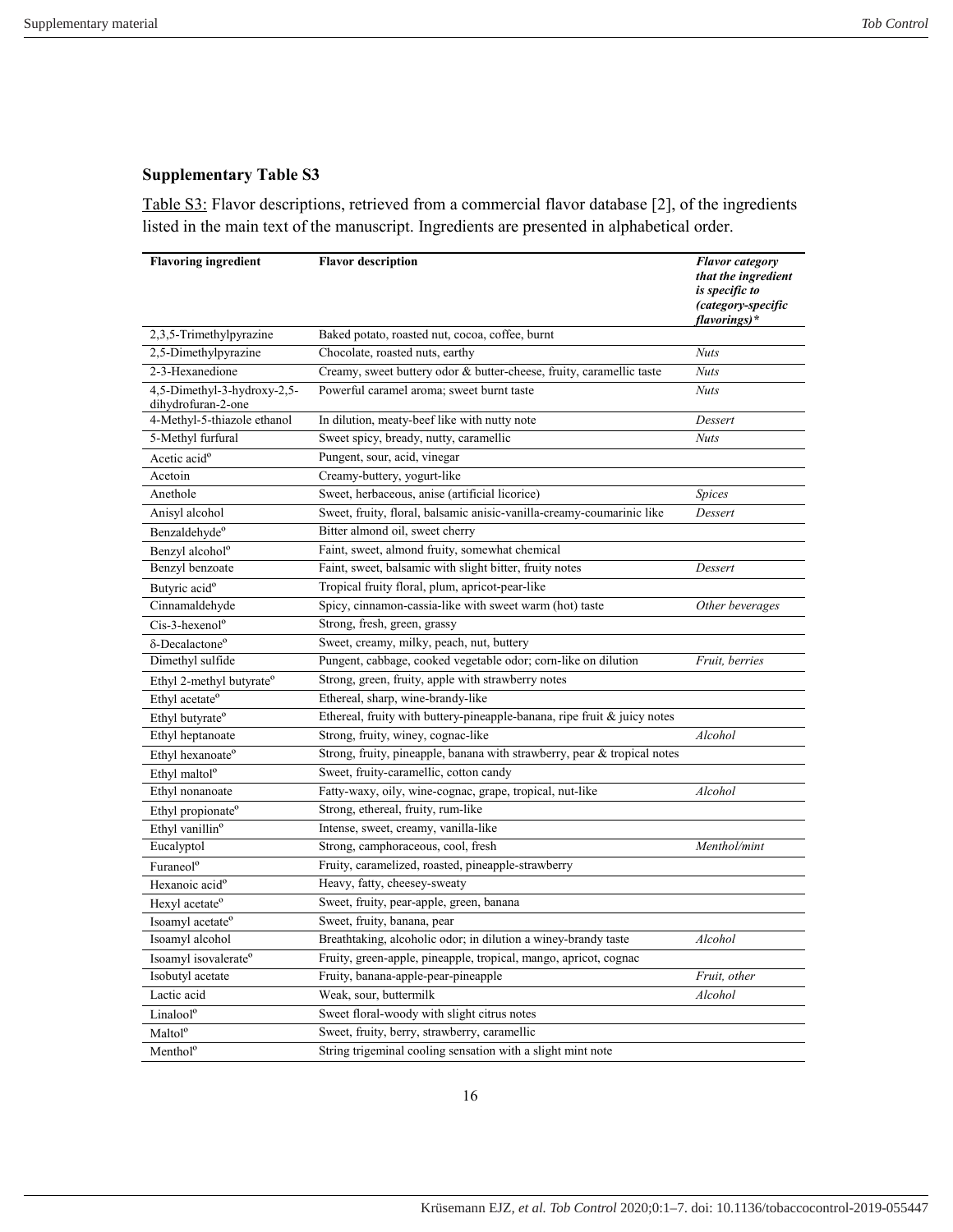| Menthone                             | Minty-herbaceous (not green); dry woody notes                 | Menthol/mint         |  |  |
|--------------------------------------|---------------------------------------------------------------|----------------------|--|--|
| Methyl cyclopentenolone <sup>o</sup> | Very strong, caramellic-maple, lovage                         |                      |  |  |
| Methyl-alpha-ionone                  | Orris, violet, woody, floral, oily with woody raspberry notes | Dessert              |  |  |
| Methyl-thio-methyl-pyrazine          | Roasted nut, burnt, meaty                                     | Dessert              |  |  |
| Orange oil                           | Orange                                                        | <i>Fruit, citrus</i> |  |  |
| Peppermint oil                       | Peppermint                                                    | Menthol/mint         |  |  |
| Piperonal                            | Sweet, floral-cherry (heliotrope); sweet cherry-vanilla taste |                      |  |  |
| Propenyl guaethol                    | Sweet, vanilla, creamy, phenolic, anisic flavor               | Dessert              |  |  |
| Propionic acid                       | Pungent, sour milk, cheese                                    | Fruit, berries       |  |  |
| Trans-2-hexenal                      | Green, fruity, fresh, apple with leafy and grassy notes       | Fruit, other         |  |  |
| Trans-anethole                       | Sweet, herbaceous, anise (artificial licorice)                | <i>Spices</i>        |  |  |
| Triethyl citrate                     | Weak, sweet, winey-fruity-plum-like odor; slight bitter taste | <b>Nuts</b>          |  |  |
| Vanillin <sup>o</sup>                | Sweet, powerful, creamy, vanilla-like                         |                      |  |  |
| β-damascone                          | Blackcurrant, plum, rose, honey, tobacco                      | Tobacco              |  |  |
| $\gamma$ -Decalactone <sup>o</sup>   | Coconut-peach                                                 |                      |  |  |
| γ-Dodecalactone                      | Fatty, fruity, peach odor                                     | <b>Nuts</b>          |  |  |
| $\gamma$ -Hexalactone                | Coumarin-like, sweet, creamy note                             | Dessert              |  |  |
| $\gamma$ -Undecalactone <sup>o</sup> | Strong fatty, peach-apricot                                   |                      |  |  |

\* A flavoring ingredient added to more than 10% of the e-liquids in a single category was considered "categoryspecific".

º The 25 flavoring ingredients that were most frequently added to e-liquids from the EU-CEG dataset. These data are also presented in Table 1 of the main manuscript.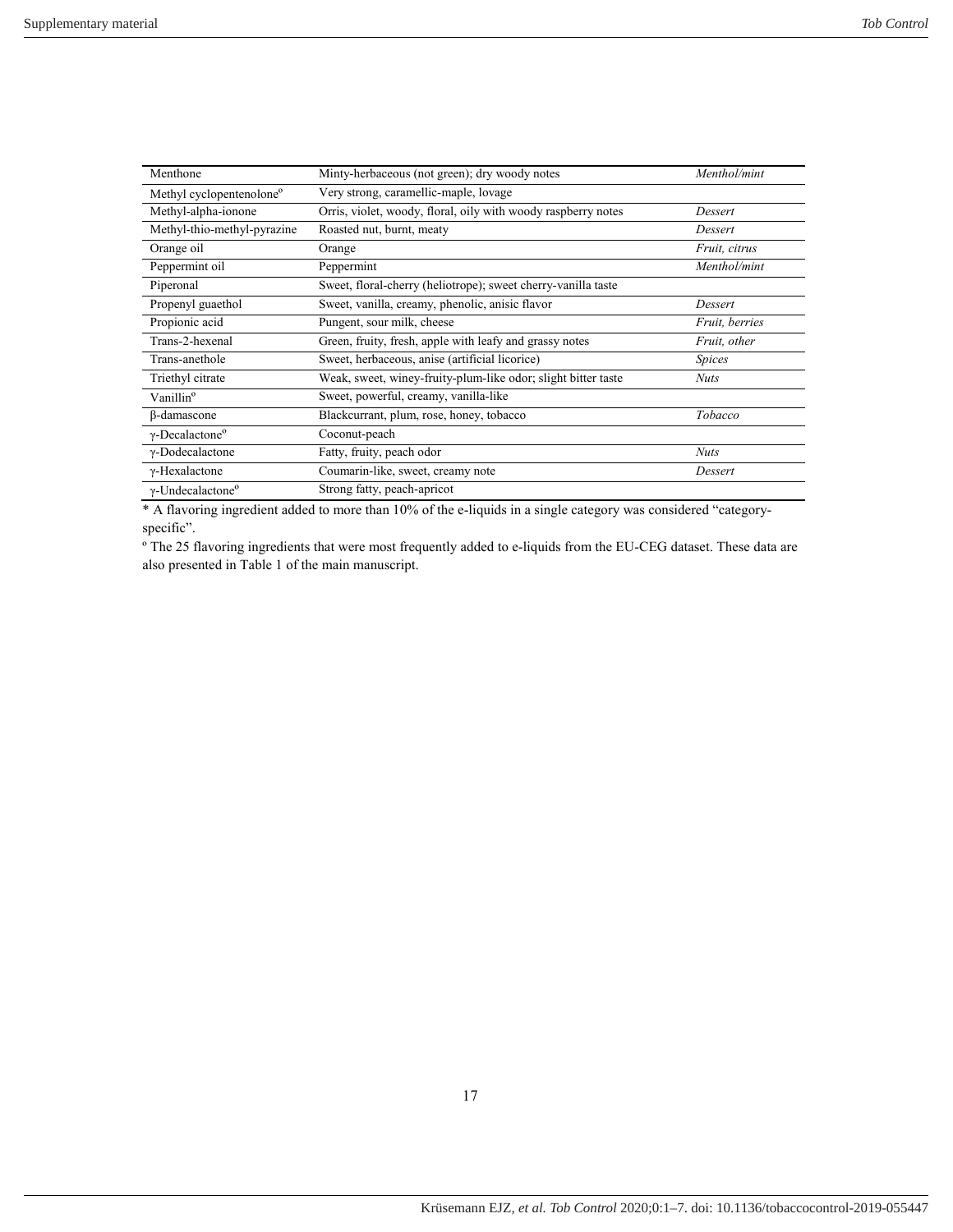Table S4: Prediction accuracy of a random forest (RF) algorithm that assigns e-liquids a flavor category [1] based on information about flavoring composition. Actual category is the flavor category where we classified the product in based on flavor-related information from the EU-CEG system.

<span id="page-17-0"></span>

|          |                   |                         | Predicted category |              |              |                  |                |                |                       |                |                |                |                | Predicted    | Predicted at |                  |                  |                |       |              |             |            |
|----------|-------------------|-------------------------|--------------------|--------------|--------------|------------------|----------------|----------------|-----------------------|----------------|----------------|----------------|----------------|--------------|--------------|------------------|------------------|----------------|-------|--------------|-------------|------------|
|          | Category          | Description             | Cat01              | Cat02        | Cat03        | Cat04            | Cat05          | Cat06          | Cat07                 | Cat08          | Cat09          | Cat10          | Cat11          | Cat12        | Cat13        | Cat14            | Cat15            | Cat16          | Total | correctly    | $2nd$ place | Remaining  |
|          | Cat <sub>01</sub> | tobacco                 | 2323               | 22           | $\Omega$     |                  | $\Omega$       | $\Omega$       |                       | $\mathcal{D}$  | $\Omega$       |                | 8              | 11           | $\Omega$     | 18               | 0                | $\Omega$       | 2386  | 2323 (97%)   | 41 $(2%)$   | 22(1%)     |
|          | Cat <sub>02</sub> | menthol/mint            | 336                | 726          | $\Omega$     | $\Omega$         | $\Omega$       | $\theta$       |                       | 3              | 3              |                | $\overline{2}$ | 4            | $\theta$     |                  |                  | $\Omega$       | 1076  | 726 (67%)    | 324 (30%)   | 26(2%)     |
|          | Cat <sub>03</sub> | nuts                    | 64                 | 3            | 54           | 0                | $\overline{0}$ | $\theta$       | $\mathbf{0}$          |                | $\theta$       | $\overline{c}$ | $\overline{4}$ | 13           | $\mathbf{0}$ | 20               | $\Omega$         | $\theta$       | 160   | 54 (34%)     | 58 (36%)    | 48 (30%)   |
|          | Cat04             | spices                  | 75                 | 6            | $\theta$     | 67               | $\overline{0}$ | $\mathbf{0}$   |                       | 3              | $\theta$       |                |                | 9            | $\mathbf{0}$ | $\bf{0}$         | 0                | $\mathbf{0}$   | 162   | 67(41%)      | 79 (49%)    | $16(10\%)$ |
|          | Cat05             | coffee/tea              | 213                | $\mathbf{0}$ | $\Omega$     | 0                | 163            | $\theta$       | $\mathbf{0}$          | $\overline{0}$ |                |                |                | 13           | $\mathbf{0}$ | 5                | 0                | $\mathbf{0}$   | 406   | 163 $(40\%)$ | 208 (51%)   | 35 $(9%)$  |
|          | Cat06             | alcohol<br>other        | 112                | 3            | $\Omega$     | $\theta$         | $\overline{c}$ | 197            |                       | $\overline{2}$ | 5              |                |                | 10           | $\mathbf{0}$ | 6                | 0                | $\mathbf{0}$   | 346   | 197 (57%)    | 124 (36%)   | 25(7%)     |
|          | Cat07             | beverages               | 189                |              | $\mathbf{0}$ | $\theta$         |                | $\overline{4}$ | 512                   | 15             | 9              | $\sim$         | 8              | 26           | $\Omega$     | $\overline{3}$   | $\boldsymbol{0}$ | $\mathbf{0}$   | 773   | 512 (66%)    | 219 (28%)   | 42 (5%)    |
| category | Cat08             | fruit (berries)         | 431                | 13           | $\Omega$     | $\boldsymbol{0}$ | $\overline{0}$ | $\mathbf{0}$   | $\overline{4}$        | 1392           |                | 5              | 13             | 25           |              |                  | 0                | $\mathbf{0}$   | 1896  | 1392 (73%)   | 462 (24%)   | 42 (2%)    |
| ctual    | Cat <sub>09</sub> | fruit (citrus)<br>fruit | 189                | 9            | $\Omega$     | $\overline{0}$   | $\overline{0}$ | $\mathbf{0}$   | 9                     | 24             | 413            | 6              |                | 6            | $\Omega$     | $\overline{2}$   | $\overline{0}$   | $\mathbf{0}$   | 659   | 413 (63%)    | 213 (32%)   | 33 $(5%)$  |
|          | Cat10             | (tropical)              | 293                | 5            | $\Omega$     | $\theta$         | $\overline{0}$ | $\mathbf{0}$   | 2                     | 13             | 5              | 639            | 15             | 14           |              | 6                | $\Omega$         | $\theta$       | 993   | 639 (64%)    | 307 (31%)   | 47 (5%)    |
|          | Cat11             | fruit (other)           | 586                | 20           | $\Omega$     | $\mathbf{0}$     |                | 3              | $\boldsymbol{\Delta}$ | 22             | 15             |                | 1476           | 25           |              | 3                | 0                | $\Omega$       | 2163  | 1476 (68%)   | 610 (28%)   | 77 (4%)    |
|          | Cat12             | dessert                 | 270                | 2            | $\Omega$     | $\theta$         | 6              | $\overline{2}$ |                       | 6              | 11             | 2              | 17             | 1140         | $\theta$     | 28               | 0                | $\theta$       | 1485  | 1140 (77%)   | 314 (21%)   | 31(2%)     |
|          | Cat13             | candy                   | 209                | 12           |              | 5                | $\overline{0}$ | $\mathbf{0}$   | $\mathbf{0}$          | 20             | $\overline{2}$ |                | 17             | 14           | 398          | $\boldsymbol{0}$ | 0                | $\mathbf{0}$   | 682   | 398 (58%)    | 256 (38%)   | 28(4%)     |
|          | Cat14             | other sweets            | 208                | 5            |              |                  | $\overline{0}$ | $\theta$       |                       | 4              | $\Omega$       |                | 8              | 35           | $\theta$     | 411              |                  | $\theta$       | 677   | 411 (61%)    | 232 (34%)   | 34 $(5%)$  |
|          | Cat15             | other flavors           | 60                 | 3            | $\Omega$     | $\theta$         | $\overline{0}$ | $\theta$       | $\mathbf{0}$          |                |                |                | $\mathcal{R}$  | 8            | $\theta$     | 6                | 65               | $\theta$       | 151   | 65 (43%)     | 61 $(40\%)$ | 25 (17%)   |
|          | Cat16             | unflavored              | 232                | $\mathbf{0}$ | $\Omega$     | $\theta$         | $\overline{0}$ | $\mathbf{0}$   | $\mathbf{0}$          | $\Omega$       | $\Omega$       | $\Omega$       | $\mathbf{0}$   | $\mathbf{0}$ | $\theta$     | $\theta$         | 0                | 6              | 238   | 6(3%)        | 232 (97%)   | $0(0\%)$   |
|          | Cat17             | unclassifiable          | 1447               | 189          |              |                  | 14             | 67             | 27                    | 232            | 51             | 41             | 257            | 173          |              | 74               |                  | $\overline{0}$ | 2586  | NA           | NA          | <b>NA</b>  |
|          |                   | Total                   | 7237               | 1019         | 62           | 75               | 187            | 273            | 564                   | 1739           | 524            | 718            | 1841           | 1526         | 405          | 594              | 69               | 6              | 16839 | 9982 (70%)   | 3740 (26%)  | 531 (4%)   |